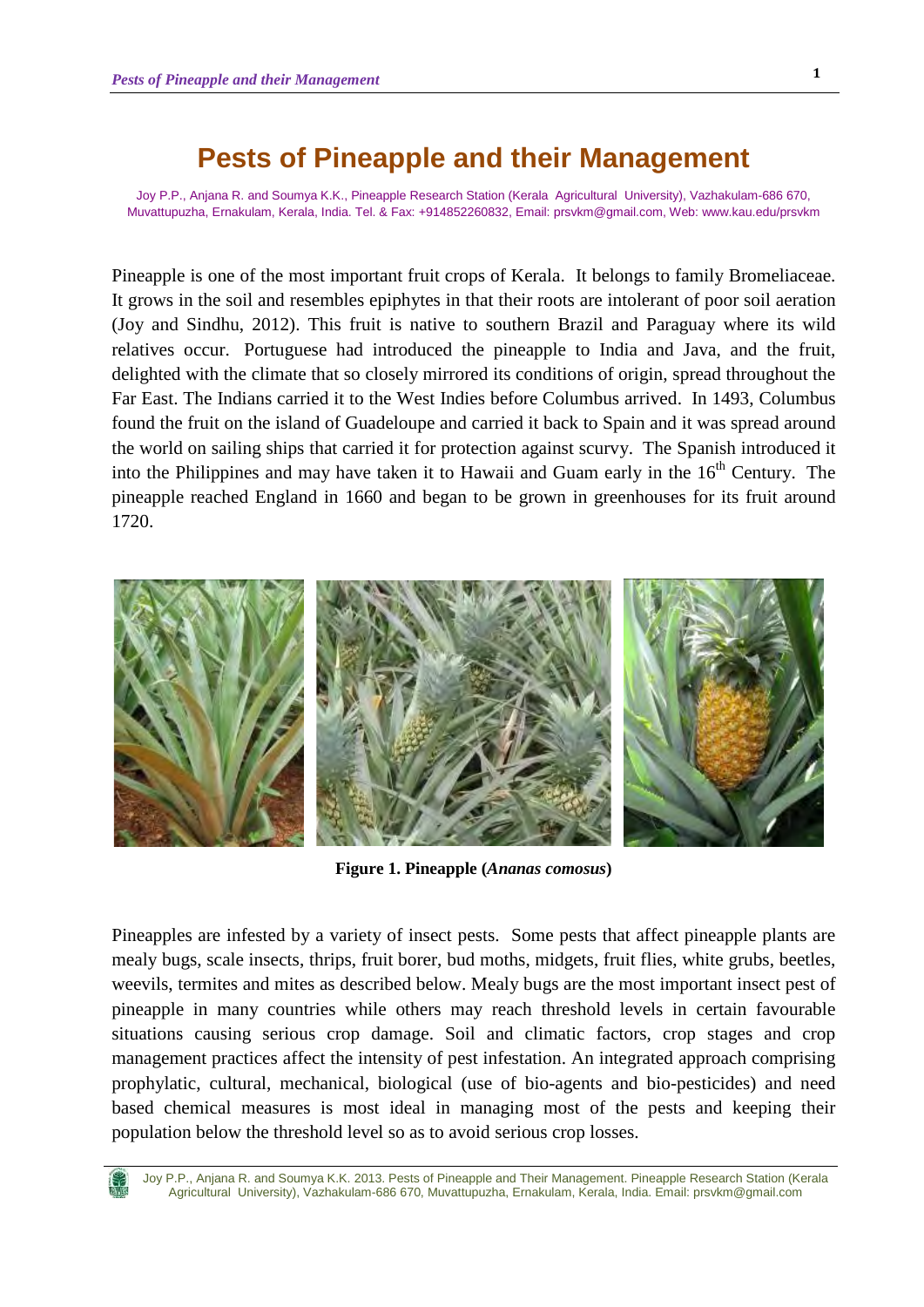# **Pineapple Mealy Bug**



**Figure 2. Pineapple Mealy Bug** Source: www.bugwood.org, retrieved on 14 Oct 2013

#### **Description and Identification**

Mealy bugs belong to the class: Insecta, order: Hemiptera, Family: Pseudococcidae, Genus: *Dysmicoccus,* Species: *brevipes* - (cockerell). They appear as cottony, small, oval, soft-bodied sucking insects. They are in variety of forms, of which pink coloured ones are commonly referred to as pineapple mealy bug. They mainly inhabit on seed material (Bartholomew, *et al.,* 2003). These bugs have mobility only at younger stage (Carillo, 2011).

Adult mealy bugs are elliptical in shape and are identified with 17 pairs of wax filaments (Tanwar *et al*, 2007). They are soft-skinned insects with waxy secretions, which give their body surfaces a chalky appearance. They also have white, waxy filaments of various lengths extending from the lateral margins of their bodies. They are mainly seen as colonies of more than 20. The first-stage (or first -instar) crawlers (0.6–0.7 mm) are typically the most active stage, and they move around the host plant seeking a place to get rested. Further they excrete honey dew which makes ants to get attracted and transport them to nearby areas. The honey excreta accumulated in large quantities may support the growth of sooty mould, *Capnodium* sp.

The adult stage produces a fluffy wax mass which holds its golden-coloured eggs. Mealy bugs first appear on roots and hence it is difficult to tackle it at its early stages. The roots cease growing and result in collapse of the tissue. They are also found on the aerial parts of the plant, mainly in the leaf axils and on the developing fruit. Mealy bugs feed on plant sap in the phloem of their host plants.

#### **Biology**

Pineapple Mealy bugs are ovoviviparous *i.e*., the eggs hatch within the female and give birth to larvae. The life cycle of *D. brevipes* was extensively studied (Ito, 1938). It includes three stages. Its life span counts to 95 days.

*Eggs:* These are minute, varying from 0.3 to 0.4 mm in length. Its development takes between three and nine days.

*Larvae*: The larval stage contributes complete dispersal of the bugs since their body is extensively covered with hairs. Hence they



**Figure 3. Life cycle of mealy bug** (Annecke and Moran, 1982)

Joy P.P., Anjana R. and Soumya K.K. 2013. Pests of Pineapple and Their Management. Pineapple Research Station (Kerala Agricultural University), Vazhakulam-686 670, Muvattupuzha, Ernakulam, Kerala, India. Email: prsvkm@gmail.com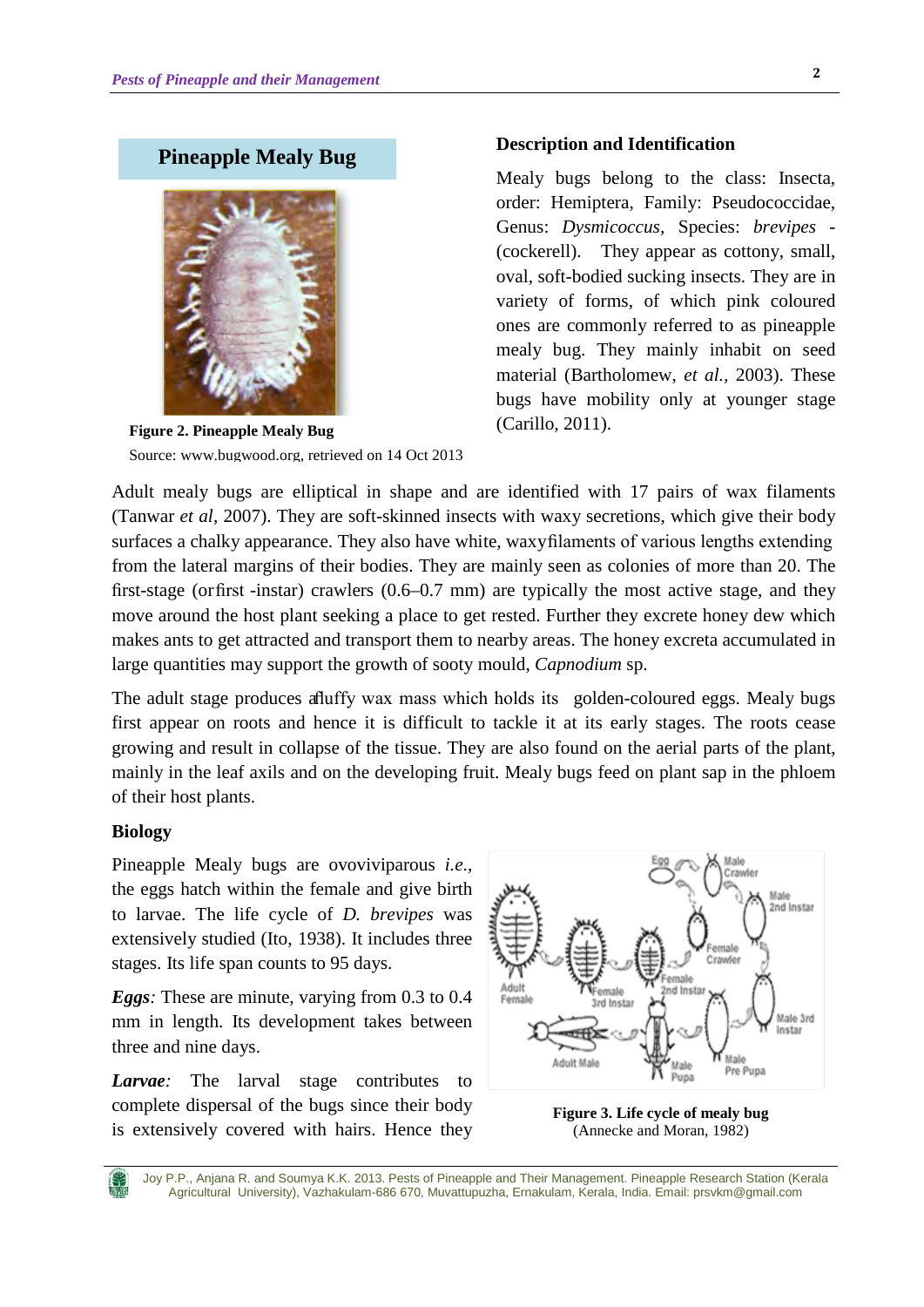are called crawlers. The larval period extends up to 40-50 days. The first, second and third instars of larval stages last for 10 to 26 days, 6 to 22 days and 7 to 24 days respectively. Larvae only feed as a first instar and in the early part of the second instar.

*Adults:* Adult females have soft, convex, pinkish body. Also their body is surrounded by 17 pairs of wax filaments. Lateral wax filaments are usually less than one fourth as long as the breadth of the body, and those towards the back of the insect are one-half as long as the body. The prelarviposition period for adult females lasts for around 27 days. The larviposition (giving birth to larvae) period lasts for an average of 25 days. They give birth to about 234 progenies but may produce up to 1000 crawlers. She may then live for another 5 days before dying. Duration of adult female varies from 31-80 days with an average of 56 days (Balachowsky, 1957). There may be as many as 15 generations. Adult males are having a distinguishable number of eight antennal segments.

The species survives in cold as eggs or other stages, both on the host plant and in the soil. In warm climates, the insects stay active and reproduce round the year (Tanwar *et al*., 2007).

#### **Nature of Damage**

Mealy bugs become lethal when their population gets increased since the bugs suck the sap from leaves causing the plant to wilt.

They are dispersed by ants. The sugary secretions of the mealy bug attract ants and they carry them making it vast spread. Also the excretion of honey inhibits the plants ability to manufacture food, form chlorosis of underlying plant tissues and cause rotting and leaking of fruits. When



**Figure 4. (a) Mealy bugs infested pineapple sucker (b) Ant interaction with mealy bugs (c) Mealy bug Infested Pineapple fruit (d) Pineapple Mealy bug Wilt Associated Virus attacked pineapple field.** 

Source: a. [www.forestryimages.org](http://www.forestryimages.org/), b. ucce.ucdavis.edu, retrieved on 12 Oct 2013

fruits are infested they become entirely covered with white, waxy coating making it unfit for marketing. Leaves appear pale green to yellow streaks; tips become brown. The predominant symptom is wilting of leaves commencing from the leaf tips. Reddish-yellow colour manifests in the wilting areas. Mealy bug causes quick wilt (result in yellow or red leaves) under heavy infestation or slow wilt (no definite colour change) in mild attack due to root damage. [\(ncof.dacnet.nic.in/Books\\_on\\_Organic\\_Package\\_of\\_Practices/POP\\_NERegion.pdf\)](http://ncof.dacnet.nic.in/Books_on_Organic_Package_of_Practices/POP_NERegion.pdf).

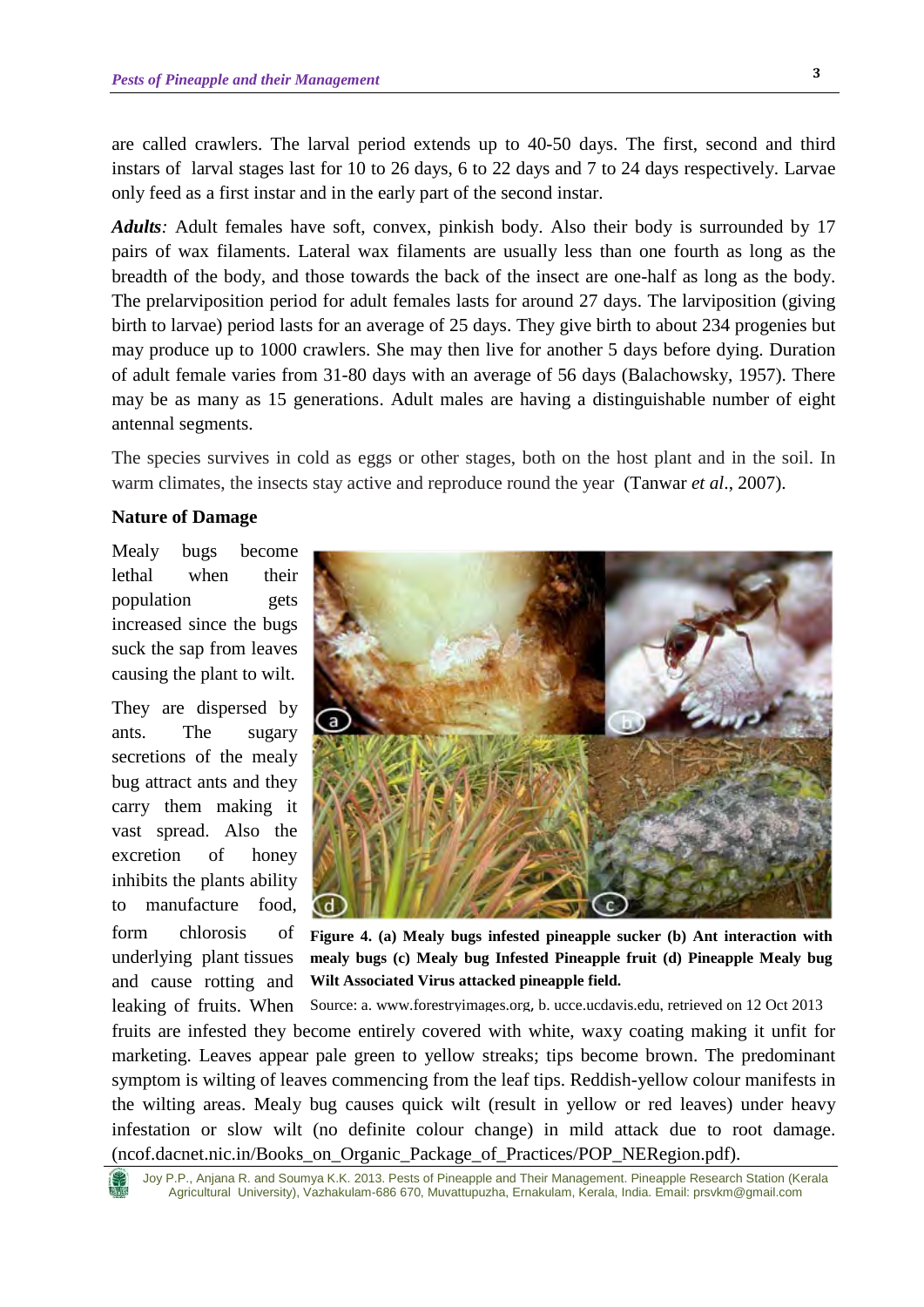### **Management**

Mealy bugs infest commercial pineapple plantings worldwide, impacting pineapple production in several ways (Beardsley, 1993). Their greatest impact is associated with the disease mealy bug wilt of pineapple (MW) (Rohrbach *et al.*, 1988). They may infest developing plants and fruit, thereby becoming serious pests to the crop, reducing fruit quality and quantity by infuencing plant development (Carter, 1933). Mealy bug stripes appear in plants because of their feeding (Carter, 1967). They greatly affect the growth of young pineapple seedlings (Carter, 1962). Sometimes mealy bugs are found as contaminants in canned fruit and their presence on fresh market fruit may violate quarantine restrictions at port entrances.

*Prevention*: Pre-planting treatments are effective in controlling pineapple mealy bugs. Pineapple cultivation using five to six years old suckers should be avoided. Selection of healthy suckers is inevitable. Before planting, suckers can be dipped in insecticidal solution for about 5 minutes, for example a diazinon base (900 ml of commercial product/600 l of water/ha) or botanical extracts (1200 ml/600 l of water/ha) in organic agriculture (Carillo, 2011).

**Biological Control:** There are many natural enemies for this mealy bug and they can be introduced to mealy bug infested fields for their control. Some are discussed here.

*Rhinoleucophenga***:** A new species of *Rhinoleucophenga*, a potential predator of pineapple mealy bugs (Culik, 2009) was introduced in Brazil. They are larval predators of scale insects (Vilela, 1990; Grimaldi, 1993). *Rhinoleucophenga* species are present in areas such as Espírito Santo.

*Cryptolaemus montrouzieri***:** It is commonly called as the redheaded ladybird beetle or the mealy bug destroyer. It has been introduced in Karnataka to reduce large populations of pink mealy bug. The adult female lady bird beetle lays egg among mealy bug egg masses. The larvae of the beetle grow up to 1.3 cm in length and have wooly appendages of wax making them similar to mealy bugs. The beetle larvae feed on mealy bug eggs and young crawlers. The life span of the *C. montrouzieri* is two months within which they lay up to 400 eggs. It is capable of eating up to 5,000 mealy bugs in various life stages.

*Anagyrus kamali:* They are parasites from China and introduced in Karnataka for the control of pink mealy bugs. It feeds on mealy bug in two ways: (i) the female wasp punctures the bug and sucks the sap and (ii) it lays egg within the bug. When the egg matures it comes out of the bug's body. The entire process takes only half the entire life span of mealy bugs.

*Anagyrus ananatis Gahan:* These parasites help to control the alarming mealy bug populations leading to mealy bug wilt associated disease (Gonzalez-Hernandez, 1995). This strategy depends on the continued annual approval of the Environmental Protection Agency and the Hawaii Department of Agriculture which permit this product to be used on a special need basis.

*Verticillium lecanii* / *Beauveria bassiana:* Foliar spray of *Verticillium lecanii* or *Beauveria bassiana* ( $2 \times 10^8$  cfu/ml) at 5 g/ml per litre of water is effective during high humid months in reducing the population of mealy bugs (Tanwar *et al.*, 2007).

Joy P.P., Anjana R. and Soumya K.K. 2013. Pests of Pineapple and Their Management. Pineapple Research Station (Kerala Agricultural University), Vazhakulam-686 670, Muvattupuzha, Ernakulam, Kerala, India. Email: prsvkm@gmail.com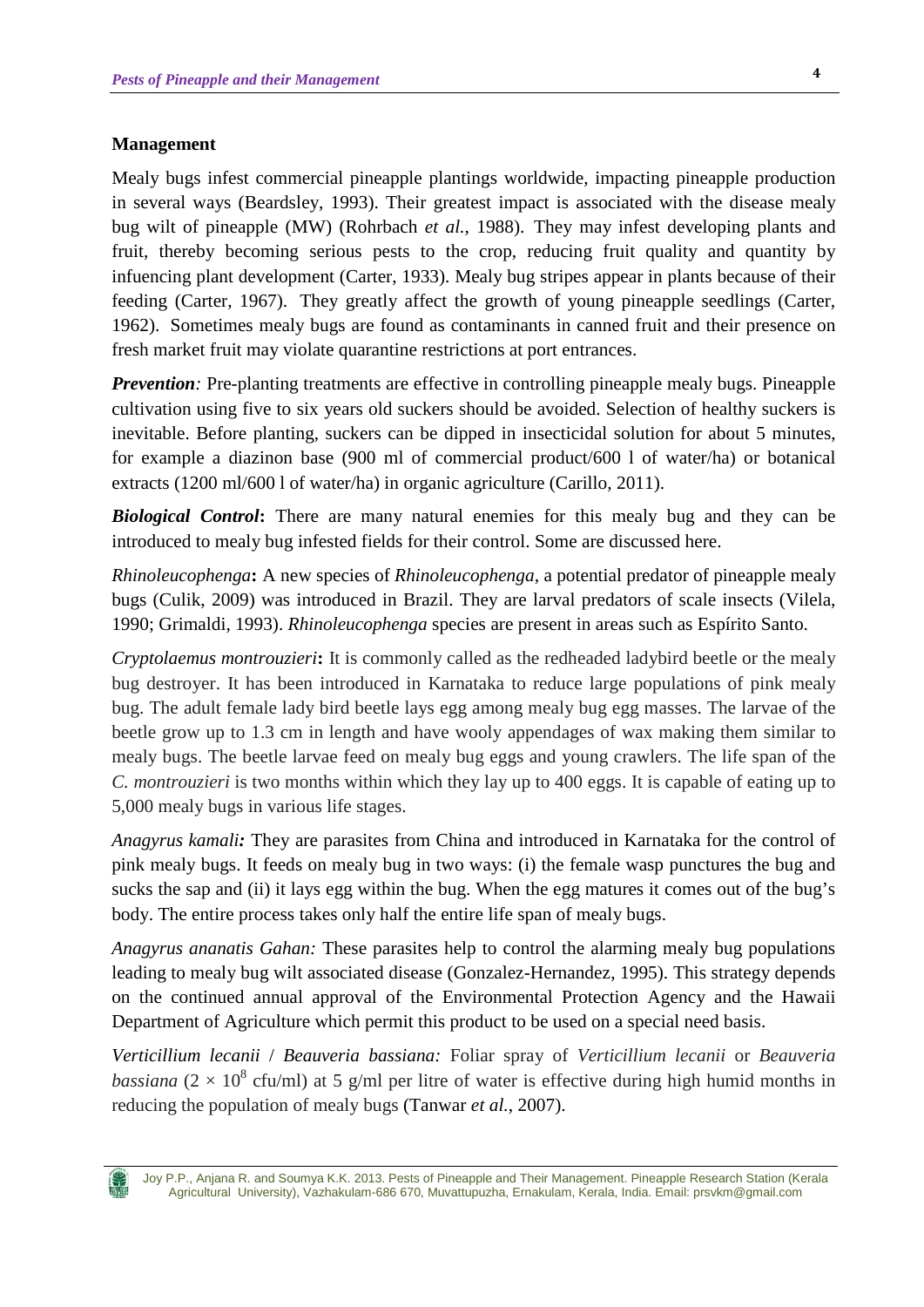*Cultural Control:* Mealy bug spread can be minimized by the destroyal of ant population. The mealy bug infested fields must be prepared by removing all the plant residues and incinerating them. Also weeds present in the field support a hike in mealy bug population by giving them food resources. Also removal of alternate hosts like *Hibiscus*, custard apple, guava in and nearby crop is also essential. Use of sterile equipment when applying in an uninfested field is advisable.

**Chemical Control**: As a final attempt for the control of mealy bugs chemical practices are to be followed.

- Apply Chlorpyriphos (Hilban 20EC, 2.5 ml/l), Imidacloprid (Tatamida 200SL, 0.3 ml/l) or Quinalphos (Ekalux 25EC, 2 ml/l) at 500-600 l/ha.
- Indirect control of mealy bugs can be achieved by treating the soil either with 2.75 kg/ha of chlordane or heptachlor (2.25 kg/ha) to kill the ants.
- Basal portions of the planting materials have to be dipped in 0.02-0.04% methyl parathion as a prophylactic measure (megapib.nic.in/pppineapple.htm.)
- Locate ant colonies and destroy them with drenching of chlorpyriphos 20 EC at 2.5 ml/l or apply 5% malathion dust at 25 kg/ha (Tanwar *et al.*, 2007).
- Diazinon is applied once or twice to a few fields (2%). Also a preplant dip in diazinon doubles the shield (Sipes, 2000).

# **Scale Insects**

### **Description and Identification**

The pineapple scale, belongs to Order: Hemiptera, Family: Coccoideae, *Diaspis bromeliae*  (Kerner), is likely to be found on upper leaf surfaces of pineapple leaves and fruit worldwide (Waite, 1993). It has varying appearance; some are very small organisms  $(1-2 \text{ mm})$  that grow beneath wax covers (some shaped like oyster shells, others like mussel shells), to shiny pearllike objects (about 5 mm), to creatures covered with mealy wax. Adult female scales are almost always immobile (aside from [mealy bugs\)](http://en.wikipedia.org/wiki/Mealybug) and permanently attached to the plant they have parasitized. They secrete a [waxy](http://en.wikipedia.org/wiki/Wax) coating for defense; this coating causes them to resemble reptilian scales or fish scales, hence their common name. Yellow spots may develop on leaves when scale densities are low (Waite, 1993). Other scales have been reported infesting pineapple but these are not normally a problem. The brown (or red) pineapple scale, *Melanaspis bromeliae*, is similar in appearance to *Diaspis bromeliae*, but it is a chocolate-brown colour with an elevated centre (Carter, 1967). Nigra scale, also known as black coffee scale, *Parasaissetia nigra*, may be found on pineapple (Zimmerman, 1948).

The group shows high degrees of [sexual dimorphism;](http://en.wikipedia.org/wiki/Sexual_dimorphism) female scale insects, unusually for Hemiptera, retain the immature external morphology even when sexually mature, a condition known as [neoteny.](http://en.wikipedia.org/wiki/Neoteny) Adult males usually have wings (depending on their species) but never feed, and die within a day or two.



Joy P.P., Anjana R. and Soumya K.K. 2013. Pests of Pineapple and Their Management. Pineapple Research Station (Kerala Agricultural University), Vazhakulam-686 670, Muvattupuzha, Ernakulam, Kerala, India. Email: prsvkm@gmail.com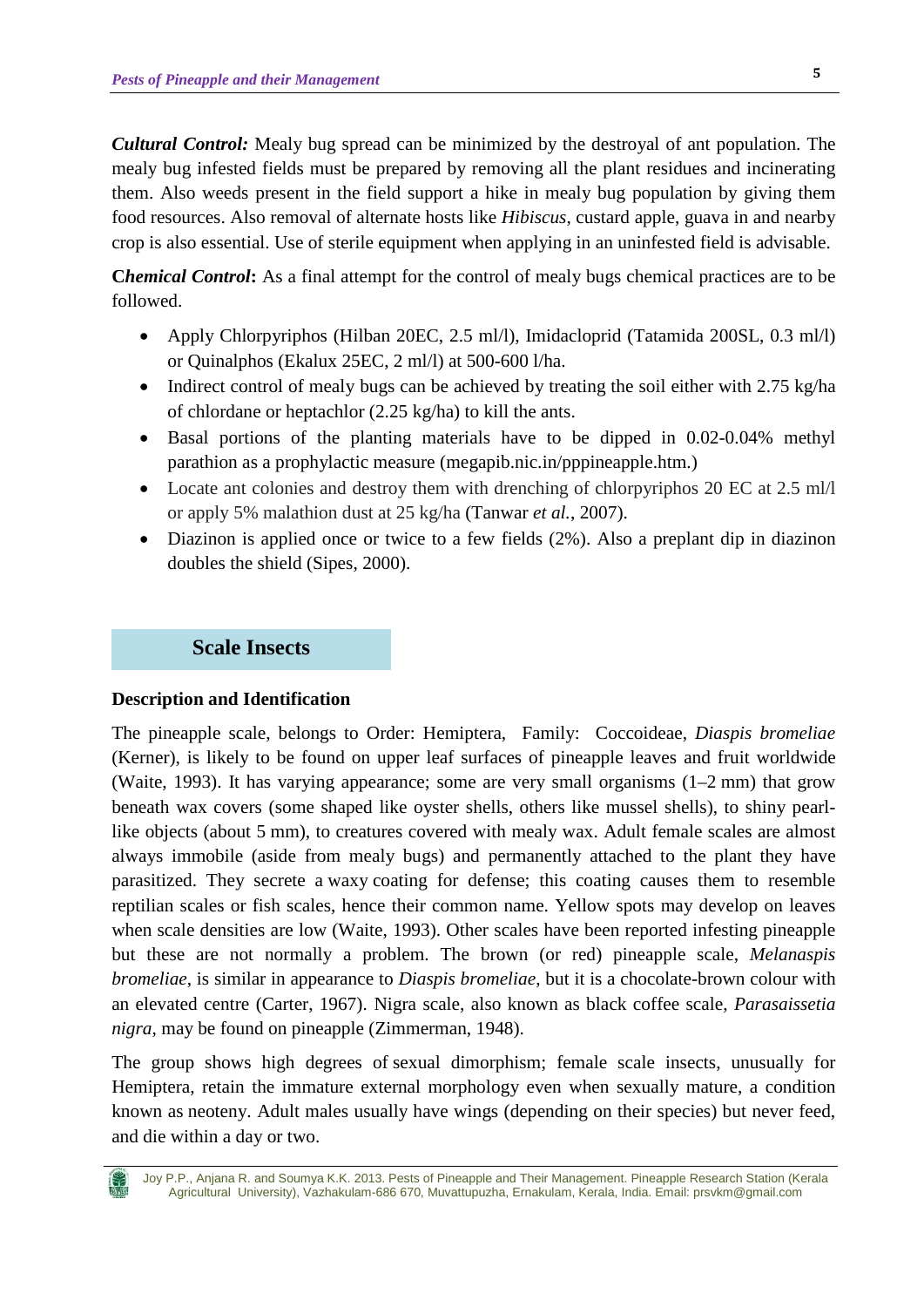

*Figure 5. Left: Melanaspis bromeliae, Right: Diaspis bromeliae* Source: www.sel.barc.usda.gov, retrieved on 23 October, 2013

### **Biology**

Scale insects have three distinct life stages (egg, immature, adult) and may complete several generations in a single year. The first instars of most species of scale insects emerge from the

egg with functional legs and are informally called "crawlers". They immediately crawl around in search of a favourable spot to settle down and feed. There are many variations on such themes, such as scale insects that are associated with species of ants that act as herders and carry the young ones to protected sites to feed. In either case, many such species of crawlers, when they change their skins, lose the use of their legs. Only the males retain their legs and use them in seeking females for mating. The essentials of their reproductive systems vary considerably within the group, including hermaphroditism and at least seven forms of parthenogenesis.

*Eggs:* Adult females produce eggs beneath the scale covering or in a



**Figure 6. Life cycle of Scale insects** Source: www.landcareresearch.co.nz, retrieved on 23 Oct 2013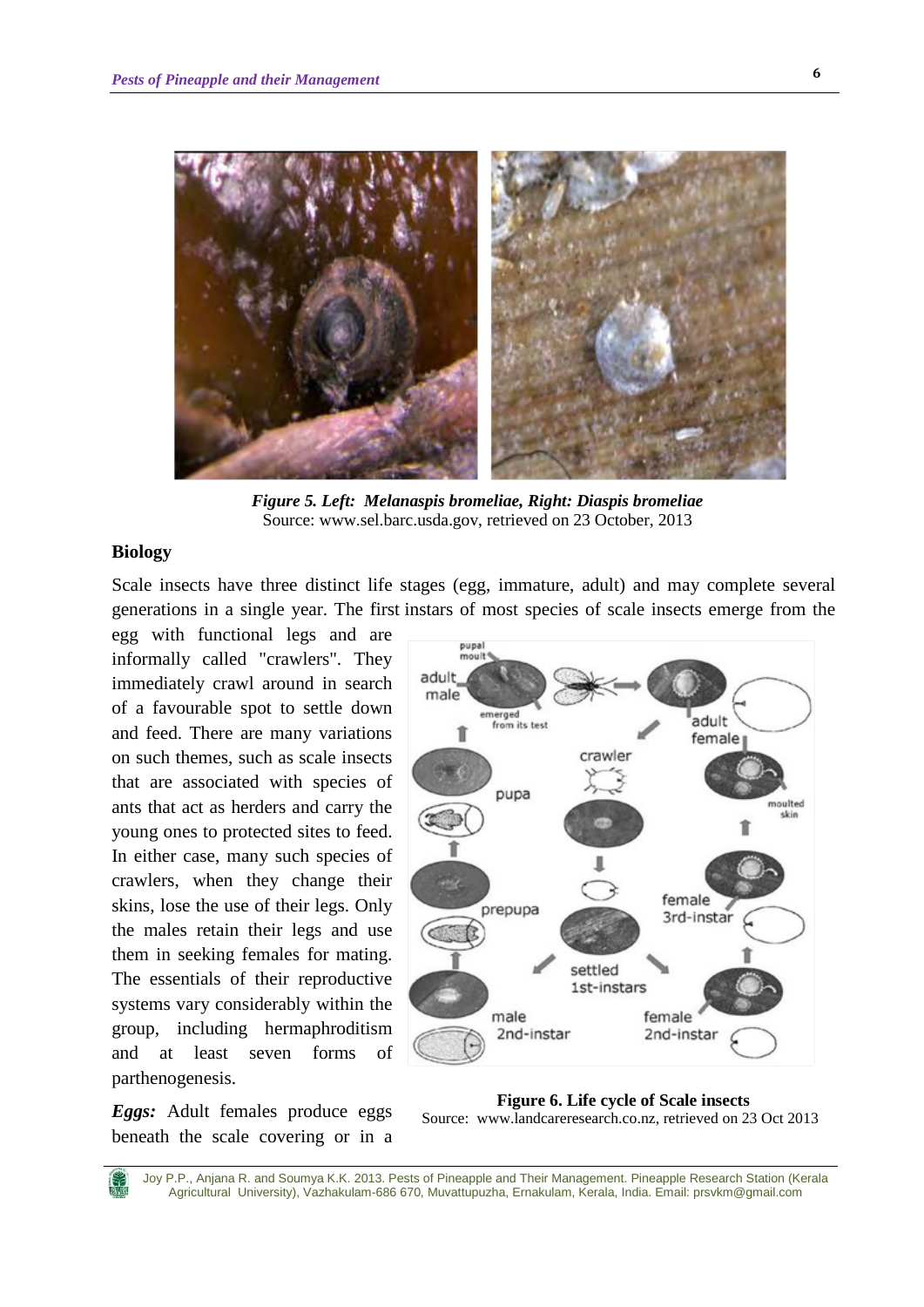cottony material, and in many cases spend the cold winter months in this stage.

*Larvae:* Tiny six-legged crawlers emerge from the eggs, move to newer growth on the plant, insert their mouthparts and begin to feed. A scale-like covering produced from waxy filaments and feces then forms over each individual scale.

*Adults:* Scale species are identified by the colour and shape of the covering. The covering protects scales from predation by other insects and from insecticides. The male scale is often a slightly different shape than the female and passes through a tiny, winged stage. The casual observer seldom sees winged stages. Females are wingless and usually remain in one place after inserting their mouthparts into plant tissues.

**Nature of Damage:** A symptom of an attack is rust coloured spots. The insect is found beneath secretion, which serves as a shield. In the case of this insect the scale or protective armor is made up partly of a waxy secretion of the insect and partly of molted skins. The insect itself in the adult stage is quite well buried beneath the epidermis of the plant and hence there is necessity of combating the pest in its early stages. During periods of large populations, some scales become so abundant that an infested plant tissue is totally encrusted with insects.

#### **Management**

*Biological Control***:** This pest may be biologically controlled by natural enemies (Waite, 1993). Tiny wasps, including *Aphytis chrysomphali* (Mercet), *Aphytis diaspidis* (Howard) and *Aspidiotiphagus citrinus* (Craw) (Hymenoptera: Aphelinidae), parasitize the scales, resulting in scale death (Zimmerman, 1948). Ladybirds, such as *Rhyzobius lophanthae* Blasid. and *Telsimis nitida* Chapin (Coleoptera: Coccinellidae), also prey upon the scales (Carter, 1967; Waite, 1993).

At the same time, a few scale insects are biological pest control agents in their own right, such as various species of *Dactylopius*, the cochineal genus, that attack pest species of Opuntia.

**Chemical Control**: A light, superior oil/insecticide mixture as for mealy bugs may be applied just as plants begin to grow to control emerging crawlers. This time period usually lasts only a few days, so timing is critical. The oil must be applied before leaves open, yet late enough so that this mixture will kill the crawlers. The best time to apply any insecticide is when crawlers are present, as this stage does not have a protective covering, and is therefore vulnerable to almost any chemical registered for this use. Several conventional insecticides and insecticidal soaps are registered for crawler management. The plant must be thoroughly covered to kill the crawlers with one application. Systemic insecticides, applied as a foliar spray, can help control adult scale insects during the growing season. Each situation is unique, so it is important to know which scale species is present overly successful or practical control.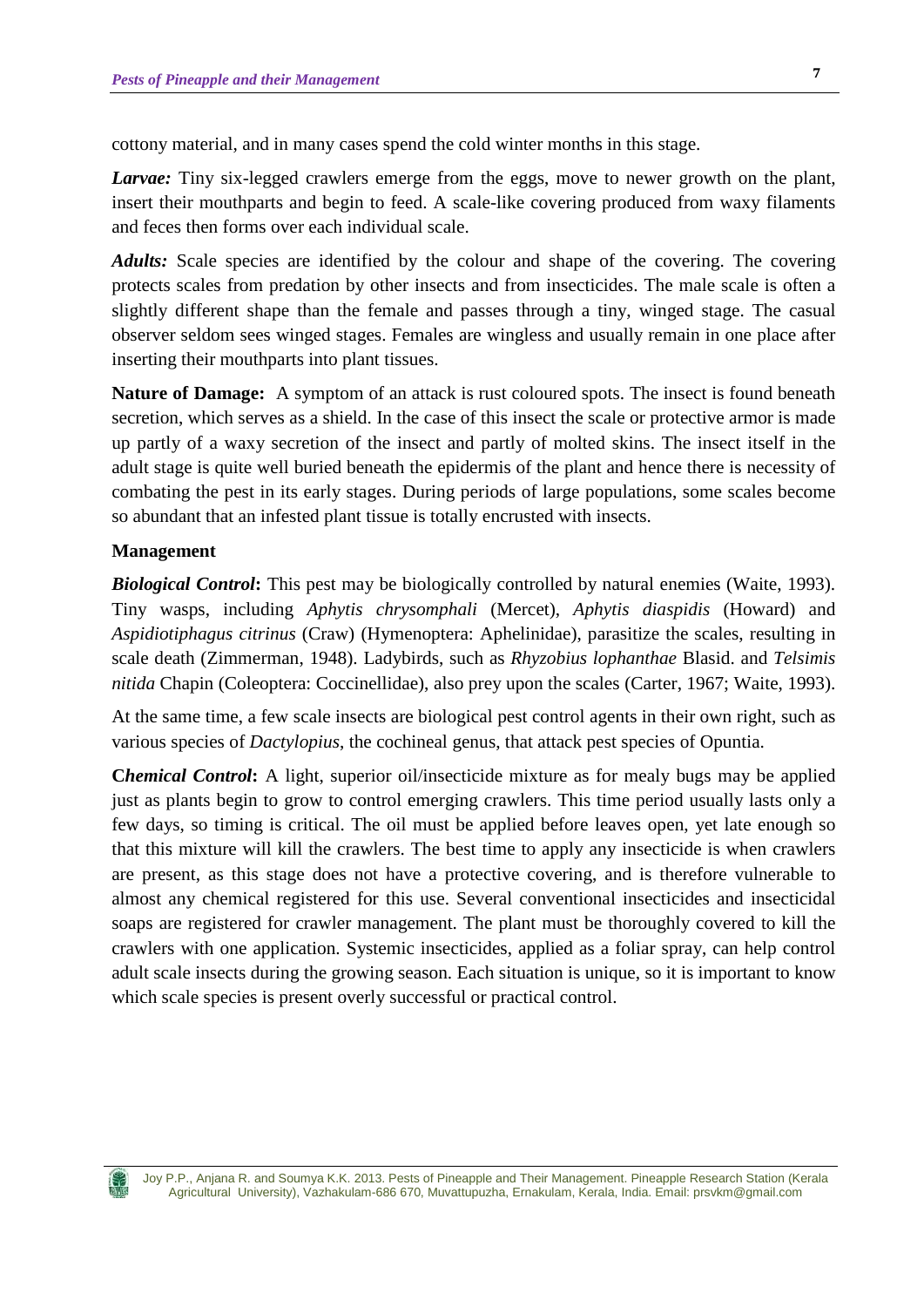



*Figure 7. Left: Thrips tabaci, Right: Frankliniella occidentalis* Source: ecoport.org, retrieved on 23 Oct 2013

#### **Description and Identification**

Thrips belongs to the Order: Thysanoptera (Thrips), Family: Phlaeothripidae, *Holopothrips ananasi* known as pineapple thrips causing serious damages to pineapple (Cavalleri and Kaminski, 2007). As many as 39 species of thrips have been reported worldwide in and around pineapple fields (Sakimura, 1937; Carter, 1939; Petty, 1978d). These are small (1.5 mm long), slender, brown insects with pale yellow hind wings that appear as a yellow line down the back of the body when the insect is at rest. Adult thrips have characteristic wings; the transparent wings have a fringe of hairs around the outside edge standing out in the same plane as the wing. *Thrips tabaci, Frankliniella schultzei* are also considered as important pests of pineapples. The blossom thrips feeds mainly on flowers and its feeding results in the development of "dead-eye" in the fruit. Thrips feeding on the crown of fruits results in concentric ring patterns developing on

crown leaves. Thrips are mobile and are able to ride great distances with wind. Water and high moisture seem to be very important for thrips. If there are moisture places thrips will readily move into these like, mulched areas. Thrips remain active the year round.

#### **Biology**

The life cycle of thrips is unique and fast.

*Eggs:* Females have a saw-like structure that helps to make an incision in plant tissue for egg laying. Usually eggs are laid into incisions in the epidermis of the leaves and stems of young plants. Eggs are elliptical, white, approximately 0.02 cm in length, placed singly, just under the epidermis of succulent leaf, flower, stem or bulb



**Figure 8. Life cycle of Thrips** Source: www.cep.unep.org, retrieved on 23 Oct 2013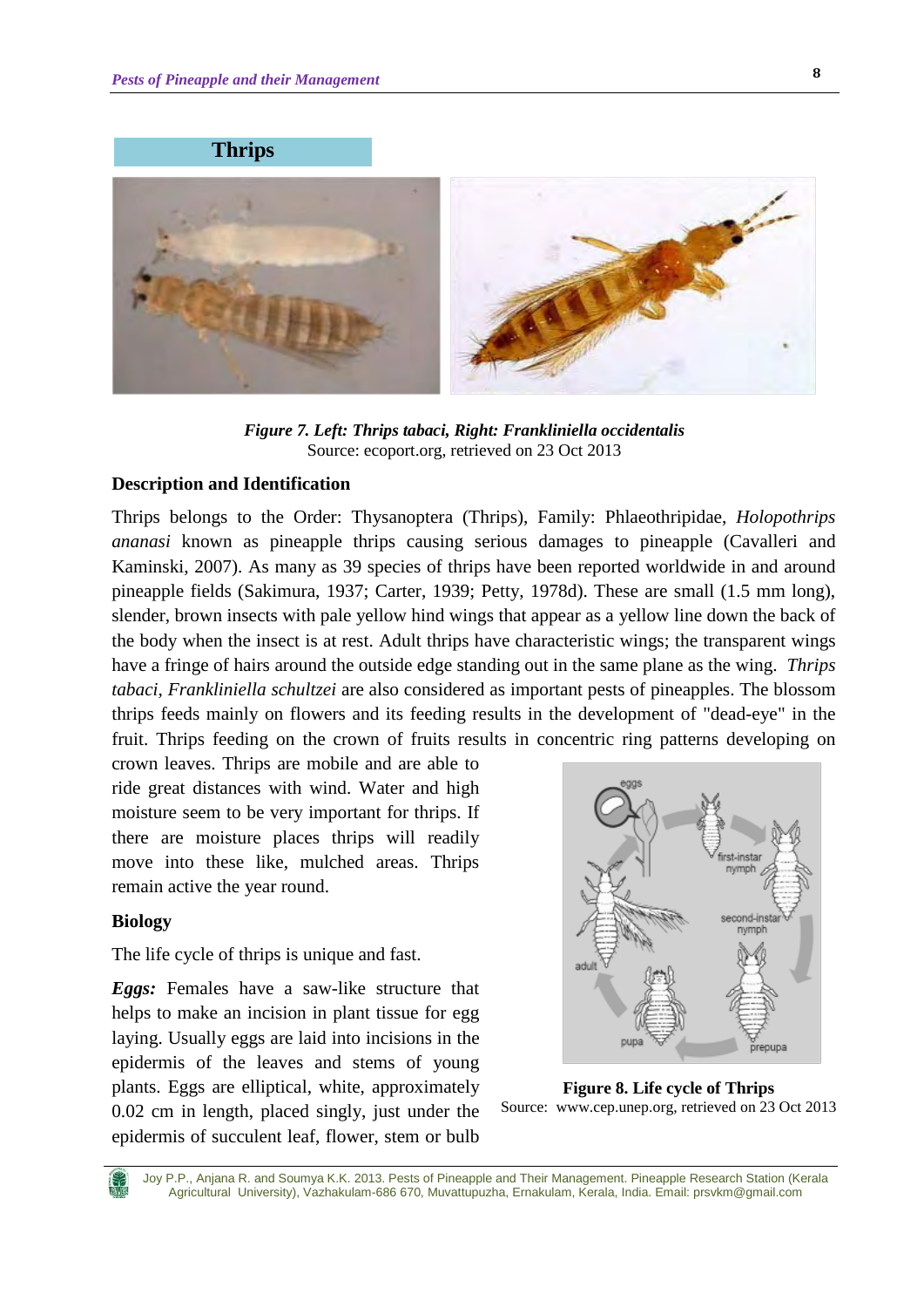tissue. They are whitish at deposition and change to an orange tint as development continues. It will hatch within 4 to 10 days. Hatching young will immediately begin to suck sap and fluids containing nutrition.

*Larvae:* Larvae as well as the adult insects pierce the leaves and swallow the sap. Pupation takes place in the ground. The emerging adult is about 1 mm long and has a yellow-brown colour with dark cross stripes on the body. There are two larval stages and besides the adults they are the only damaging stages. Larval development is completed in about 9 days. There are two nonfeeding stages called the prepupa and pupa. They do not feed and occur primarily in the soil. Combined prepupal and pupal development is completed in 4-7 days.

*Adults:* Adults are 0.02 cm long. Their body colour ranges from pale yellow to dark brown; wings are unbanded and dirty grey. In Hawaii, this species has a darker form during the rainy season. Males are wingless and exceedingly rare. Females live for about two to three weeks and each can lay about 80 eggs. Mating for reproduction is not necessary. Females produce only female offspring without mating. Females can produce up to 80 eggs, that is why large populations can be generated within a short period. The entire life cycle is estimated as three weeks producing 5-10 generations in a year.

### **Nature of Damage**

Thrips feed on the plant sap by damaging the leaves. The typical appearance of the damage is a silvery-flecked leaf surface which in severe cases turns brown. These leaves can not sufficiently photosynthesise. Small black spots on the leaves, the excrements of the insects, are a sign of thrips infestation. Most thrips rest tightly against leaf veins or in crevices. They are primarily active during the daylight hours. Thrips are responsible for the transmission of many fungal and viral diseases in plants. When infestations are heavy, people and animals will be troubled with stinging thrips. These can also have positive effects on plants. A few species prey on destructive mites and scale insects, resulting in the formation of leaf mould. A few others may aid in the pollination of flowers. These are preyed upon by many insects (including other thrips), mites, birds, salamanders and lizards. Heavy rains, winds and dust are, however, probably as destructive to thrips as are predators. Natural parasites are minute parasitic wasps (Eulophidae) that attack the larvae.

Thrips feed by piercing individual cells and sucking the contents. These cells lose their normal colour, and when many adjacent cells are damaged, the tissue appears as whitish spots or silvery spots or streaks. In advanced injury the leaves take on a blasted appearance. As is common with many thrips species, onion thrips deposit small dark specks of excrement on the surface of tissue where they feed. Substantial damage can be done to young plants especially to varieties grown in seed beds.

Besides direct damage caused by feeding of larvae and adults, this pest is also important as a vector of tomato spotted wilt virus and has been involved in transmitting the disease in pineapple, tomatoes and certain other crops.

Joy P.P., Anjana R. and Soumya K.K. 2013. Pests of Pineapple and Their Management. Pineapple Research Station (Kerala Agricultural University), Vazhakulam-686 670, Muvattupuzha, Ernakulam, Kerala, India. Email: prsvkm@gmail.com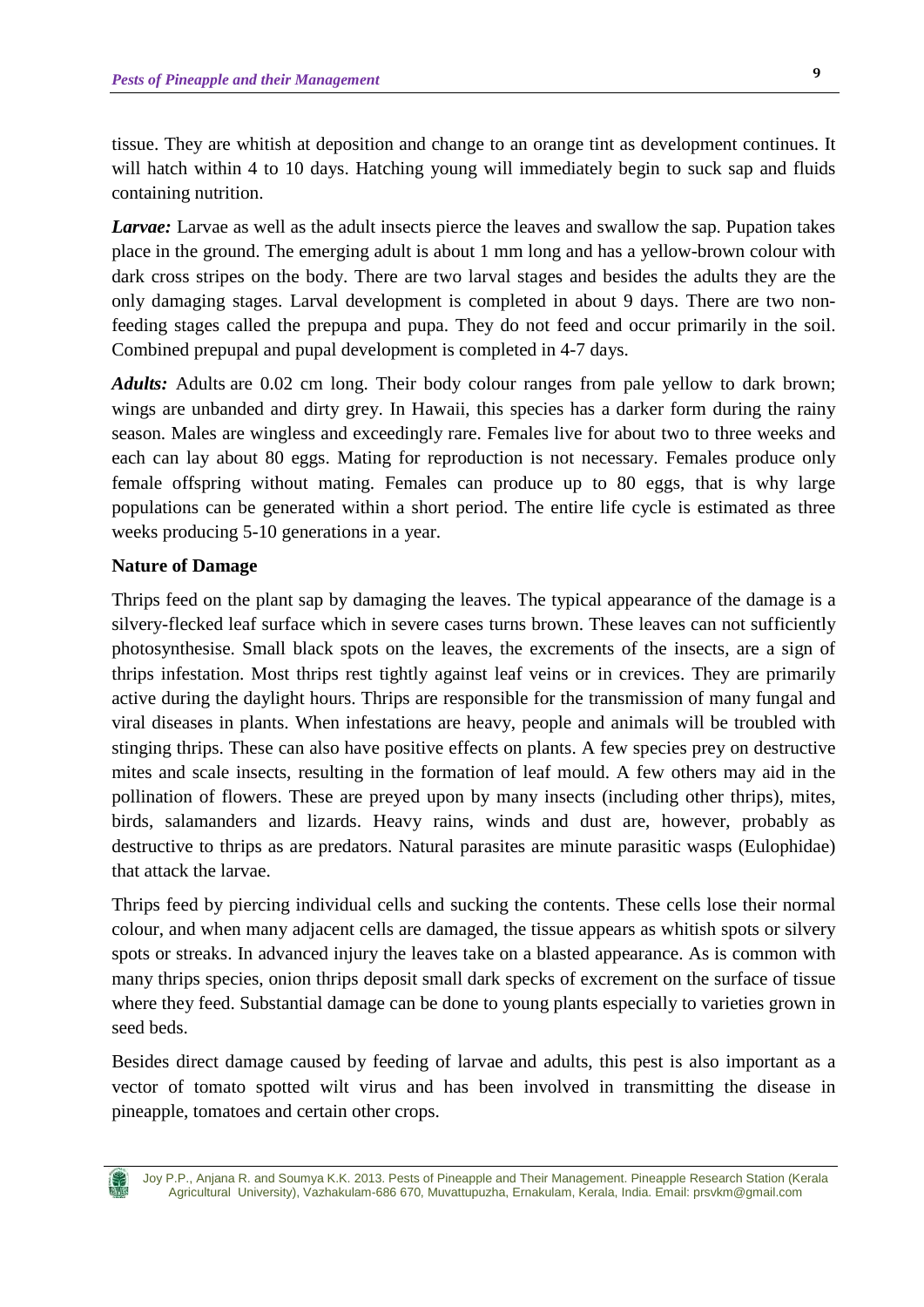### **Management**

*Prevention:* Thrips are most infestive during drought but not in rainy seasons. Irrigation might reduce thrips population. They move by wind. Establishment of windbreaks reduces thrips population. Recommended economic threshold for small scale farmers is when 20% of the plants are infested with thrips.

*Biological Control*: Plants that have a natural repellence to thrips are citronella, garlic and pyrethrum. A spray made of garlic and pepper will control thrips. Two bulbs of garlic and some hot chilli peppers should be blended in some water. After blending the solid parts should be filtered. Add water up to 5 litres and this solution can be applied. Mix 2 kg of fresh plant material of *Andrographis paniculata* with 250 ml of water and grind it well. Add 21 litres of cow urine and 10 g of crushed dried chilli fruits. Add 10 litres of water and leave the solution for some time. Filter the solution and it is ready for spraying. Wash fresh roots of *Derris eliptica* and cut them into short pieces of 5 cm length. Add small amount of water and pound the roots until they are finely shredded. Filter the solution. Dilute with soap and water at a ratio of 1 part soap: 4 parts root solution: 225 parts water. Apply immediately.

*Cultural Control:* Remove weeds, Follow crop rotation, Mulching reduces thrips infestation considerably, Plough deep after harvest to bury the pupae.

**Chemical Control:** A soap spray will kill thrips which needs to be repeated twice a week.



**Figure 9. Fruit borer** *Strymon megarus* Source: neotropicalbutterflies.com, retrieved on 23 Oct 2013

#### **Description and Identification**

It belongs to Order Lepidoptera and Family Lycaenidae. The pineapple fruit borer, *Strymon megarus,* is a pest that affects pineapple fields from Mexico to Argentina. Fruit borer affected fruits show alteration in their shape and galleries in the pulp.

*S. megarus* is present in all pineapple growing regions causing yield losses that vary according to pest population and environmental conditions. All pineapple varieties are affected. Recent evidence, however, has indicated that the insect is able to attack fruits even after the dry petal stage and to affect developing slips as well.

The pineapple fruit borer is considered as one

of the principal pests of pineapple in Brazil. The larvae bore into the fruit causing holes and uneven fruit development. Damage from this pest varies greatly but can reach more than 90% and drier climates seem to favour borer attack. In most cases fruit borer attacks occur during flowering and formation of the fruit, though this borer can attack slips and rarely act as a leaf miner.



Joy P.P., Anjana R. and Soumya K.K. 2013. Pests of Pineapple and Their Management. Pineapple Research Station (Kerala Agricultural University), Vazhakulam-686 670, Muvattupuzha, Ernakulam, Kerala, India. Email: prsvkm@gmail.com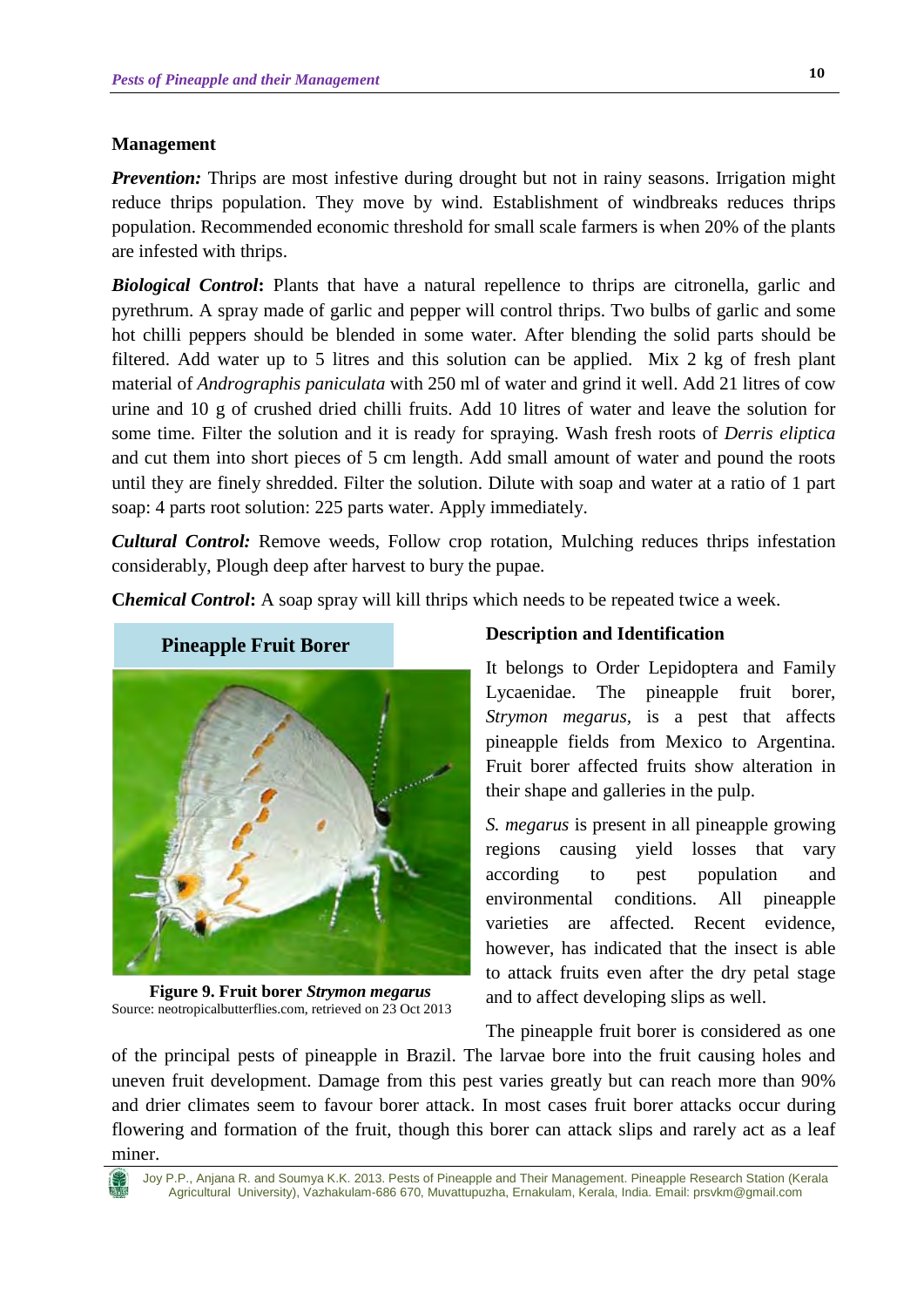#### **Biology**

*Eggs:* Eggs are white, circular and slightly flat and approximately 0.8 mm in diameter.

*Larvae:* Larvae complete their development within the fruit. Burrowing and feeding activities produce visible damage in the form of frass production and a sticky, gummy exudate.

*Adults:* The reddish coloured caterpillar penetrates the inflorescence and remains in the tissue for 15 days, tunnelling and destroying the tissue. After this phase it moves to the base of the peduncle changing into a pupa 12 mm long and 5 mm wide with a brown colour and a few dark spots and emerges 7 to 10 days later as a butterfly. As the caterpillar destroys the tissues of the inflorescence a resin coloured liquid gum is exuded from between the fruitlets, which in contact with the air becomes reddish coloured and as it solidifies, turns dark brown. The adult moth has a greyish upper wing surface and a cream colour underneath with a wingspan of 28 mm to 35 mm. The adult can be found during the day or night, flying in a rapid and haphazard fashion. Eggs are laid on flowers from emergence to the end of flowering.



**Figure 10. Life cycle of fruit borer** Source: [www.cep.unep.org,](http://www.cep.unep.org/) retrieved on 23 Oct 2013

#### **Management**

*Biological Control***:** Based on the results of this study, *Bacillus thuringiensis* appears to be an acceptable biological alternative to carbaryl for control of *S. megarus* on pineapple. **Chemical Control:** Apply Chlorpyriphos (Hilban 20EC, 2.5 ml/l) at 500l/ha to control the borer.



**Figure 11. Banana Bud Moth** Source: [http://itp.lucidcentral.org/id/palms/sap/Moths\\_a](http://itp.lucidcentral.org/id/palms/sap/Moths_and_Butterflies.htm) [nd\\_Butterflies.htm,](http://itp.lucidcentral.org/id/palms/sap/Moths_and_Butterflies.htm) retrieved on 28 Sep 2013

#### **Description and Identification**

Banana Bud Moth belongs to the order: Lepidoptera, Family: Tineidae, *Opogona sacchari* (Bojer) is native to the humid tropical and subtropical regions of the world infecting banana, pineapple, sugar cane and some ornamental crops. They were originally reported from the Mascarene Islands in the Indian ocean by Bojer in 1856 (Davis *et al*, 1990). The levels of *O. sacchari* infestation vary with location, age of the plant and propagation material. The larvae bore the plant base making an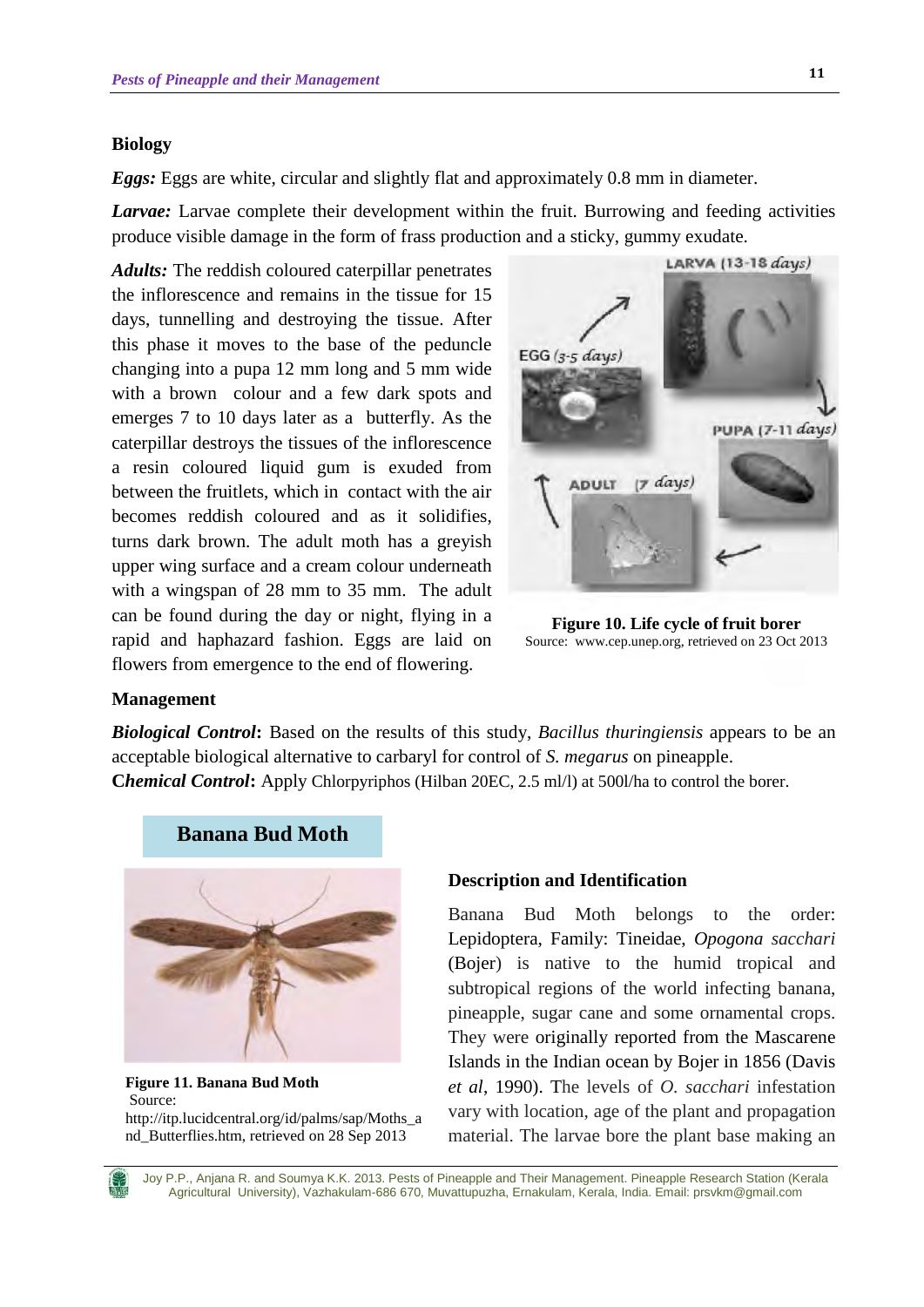easy path for fungi and bacteria. Also it produces carbohydrate based exudates on the fruit surface (Vorsino, 2005).

The identification of the pest can be easily achieved by the characteristic features of the developmental stages. The larvae appear as dirty-white and somewhat transparent and have a bright reddish-brown head with one lateral ocellus (small eye) at each side and clearly visible brownish thoracic and abdominal plates. They measured 21-26 mm in length having a diameter of 3 mm. The presence of older larvae can be detected by characteristic masses of bore-meal and frass (excreta) at the openings of bore-holes. The pupae are brown coloured and are of 10 mm and formed in a cocoon of 15 mm size. As the maturation progresses the pupae works itself to move to the next adult stage. The adult is nocturnal and having a length of 11 mm with a wing span of 18-25 mm. They are bright yellowish brown. The forewings may show longitudinal darker brown banding and in the male a dark-brown spot towards the apex. The hind wings are paler and brighter (Süss, 1974; Aguilar and Martinez, 1982). When they are at rest their antennae are pointed forwards.



**Figure 12. Life Cycle of Banana Bud Moth**

*Pupae:* This stage lasts only for 20 days.

*Adult:* Its life is only for 6 days (Veenenbos, 1981).

The life span totally depends on temperature and it gets shortened at warmer conditions causing only eight generations per year (Giannotti *et al.,* 1977; Heppner *et al.*, 1987).

The females lay eggs in crevices of the plant tissue. It lays approximately 200 eggs.

# **Nature of Damage**

The infestations of banana bud moth are exclusively dependent on optimal conditions of soil moisture, age and type of planting material, temperature, relative humidity, limited insecticide usage etc.

# **Biology**

The life span of banana bud moth lasts for three months. Similar to all other arthropods they also go through the stages like eggs > larvae > pupae > adult.

*Eggs:* The eggs are hatched in 12 days.

*Larvae:* The eggs develop to larvae within 50-60 days. They are mobile and avoid light. The organism is infectious at this stage. It has seven instars of growth.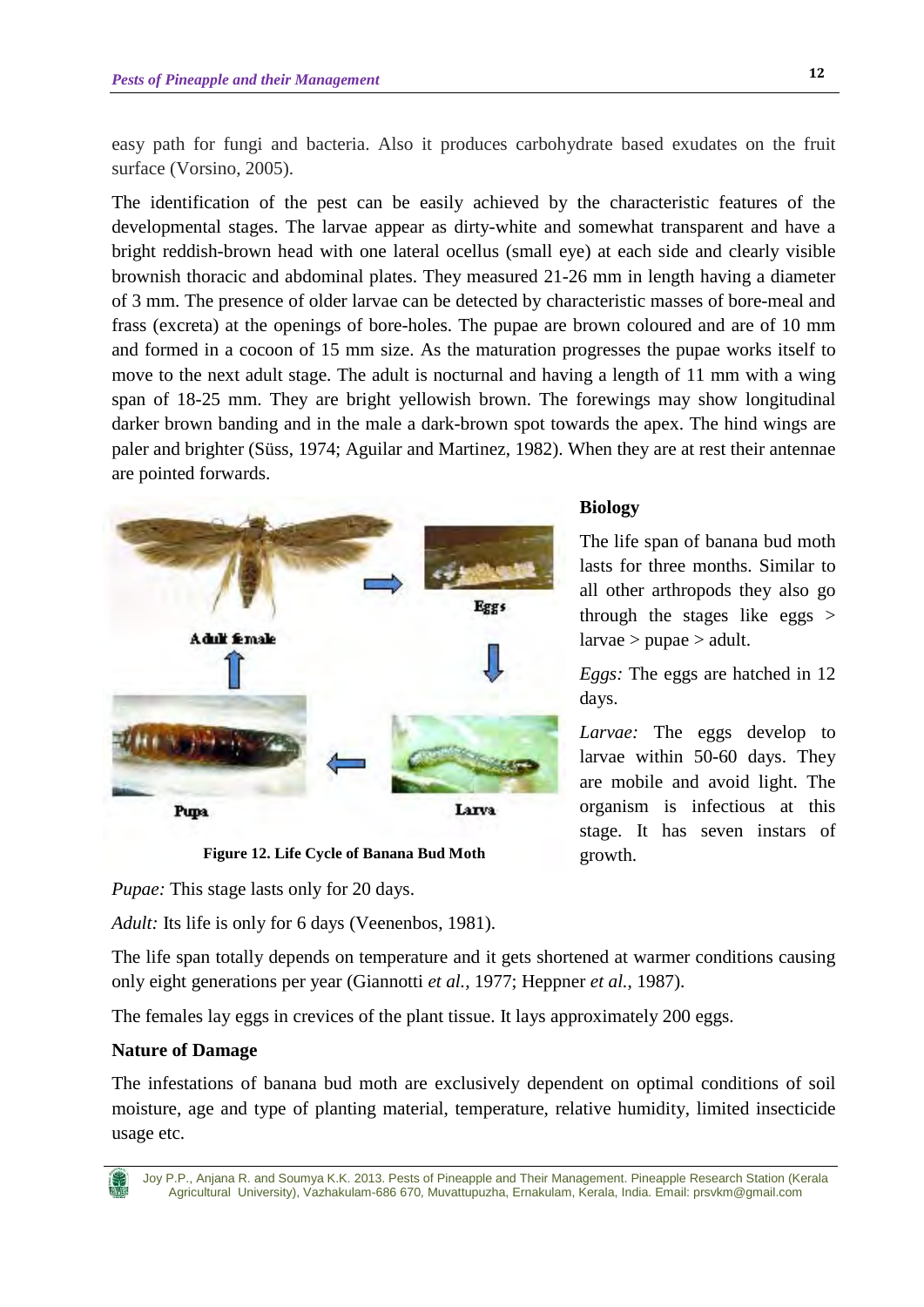- a. Banana bud moth's larvae normally feed on decaying plant parts and further infesting surrounding healthy tissue. Also it attacks leaves and thus destroying the xylem tissues causing the leaves to wilt.
- b. The total growth of the plant retarded and further the whole plant perished.
- c. A secondary infection of plant parasites and fungal pathogens make the effect more critical.
- d. When they attack on mature fruit they bore into the peel of the fruit causing exudation of secondary metabolites like gum.

### **Management**

*Chemical control:* The control of the pests is mainly by the application of suitable chemicals which has been successful in several European countries. The adult moths can be controlled by placing dichlorvos strips (one strip per 30  $m<sup>3</sup>$ , for 3 months). Thus the adult moths can be eradicated before they lay eggs. The pest infested poly house must be cleared and the soil should be steamed to eliminate all the pupae (Billen, 1987).





**Figure 13. Sugar Cane Midget Source:** [bugguide.net/node/view/451773/bgimage,](http://bugguide.net/node/view/451773/bgimage) retrieved on 28 Sep 2013

fleshy areas of the fruit and feeds within the developing inflorescence. They dig varying holes in the developing fruit. This cause deformed fruit development with no appeal (Py *et al.*, 1987). The attack of larvae causes exudates of gum on the fruit called gummosis which become hard when contact with air. This can easily bring out secondary infections with pathogens like *Fusarium* 

# **Description and Identification**

The sugar cane midget (Order: Lepidoptera, Family: Noctuidae, Genus: *Elaphira,* Species: *nucicolora)* also takes the common names like Thecla moth, Elaphira moth etc. Their main hosts are sugar cane and pineapple. It is mainly found in South-Eastern [United States,](http://en.wikipedia.org/wiki/United_States) [South](http://en.wikipedia.org/wiki/South_America)  [America,](http://en.wikipedia.org/wiki/South_America) [Oahu,](http://en.wikipedia.org/wiki/Oahu) [Maui](http://en.wikipedia.org/wiki/Maui) and [Hawaii](http://en.wikipedia.org/wiki/Hawaii_(island)) regions (Py *et al.*, 1987; Sanches, 1999). The females lay eggs on the inflorescence before anthesis. No eggs are laid in the fruit. The larvae formed infest the



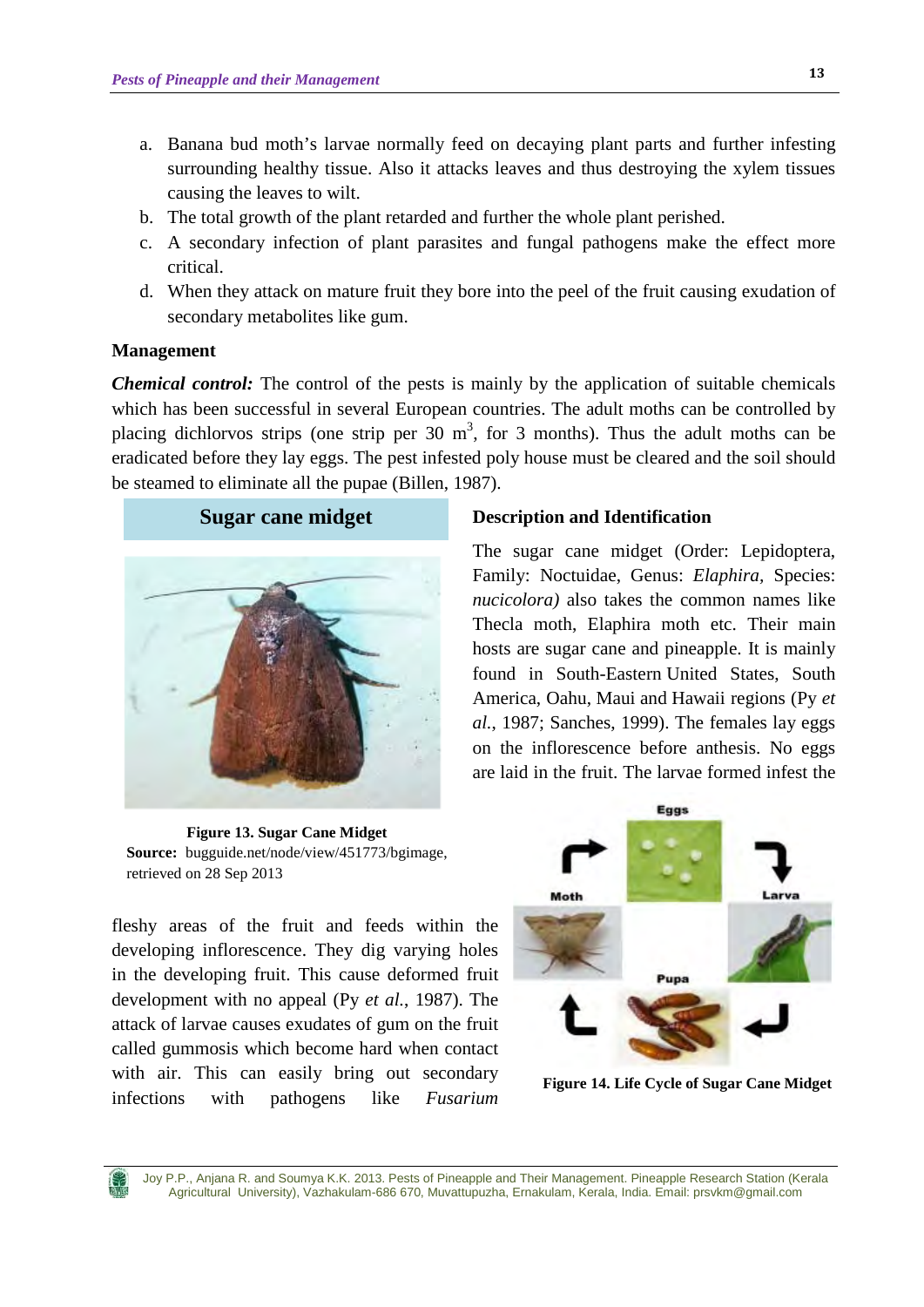*moniliforme* var. *subglutinans* (Collins, 1960). The pupae are dark brown coloured. The caterpillar is nearly uniform in colour with dark fuscous, variegations in black. Adults have a wing spread of 12.7 cm.

# **Biology**

Life cycle involve eggs, larvae, pupae and adult stages.

*Eggs:* The females lay single eggs. They hatch in five days.



**Figure 15. Sugar Cane Midget Larvae Infesting the Fruitlets**  Source: microbials.valentbiosciences.com, retrieved on 28 Sep 2013

*Larvae:* The eggs develop into larvae. They take 23 days in the life span. They are up to 7.6 cm in length. *Pupae:*  This stage takes five days.

*Adult:* This stage lasts for ten days.

# **Nature of Damage**

The larvae form galleries in the fruit The galleries open door for the attack of *Fusarium subglutinans*. The fruit pulp is attacked by the pest producing colourless appearance of the fruit pulp. The pest scrape the fruit rind and exudates gum called as gummosis.

# **Management**

*Cultural Control***:** Strict monitoring required after forcing done. Hence applications must be intensified by the time.

*Biological control:* The aizawaii strain of *Bacillus thurigiensis*, has produced excellent results in combating this pest.



**Figure 16. Pineapple Fruit Fly** Source: [www.mrjacksfarm.com/dnn/Resources/PestControl/](http://www.mrjacksfarm.com/dnn/Resources/PestControl/tabid/634/Default.aspx) [tabid/634/Default.aspx,](http://www.mrjacksfarm.com/dnn/Resources/PestControl/tabid/634/Default.aspx) retrieved on 14 Sep 2013

*Chemical control:* The chemicals like diazinon, chlorpyrifos or lambda-cialothrin can be applied with suitable recommendation from the Agronomist (Carrillo, 2011).

# **Description and Identification**

Pineapple fruit flies (Order: Diptera, Family: Richardiidae, Genus: *Melanoloma,* Species: *canopilosum, viatrix*) are found mainly in Paraguay and Peru**.** Their main host is *Ananas comosus*  (pineapple) infecting the plant part, fruit (Bello, et *al*., 1997; Julca, *et al*., 1992). They are mostly neotropical in nature. Their distinctive features can be explained by their different life stages. The eggs are white and are tapered at the ends with a length of about 1.2 mm. They appear in colonies. The larvae develop are yellowish white, vermiform and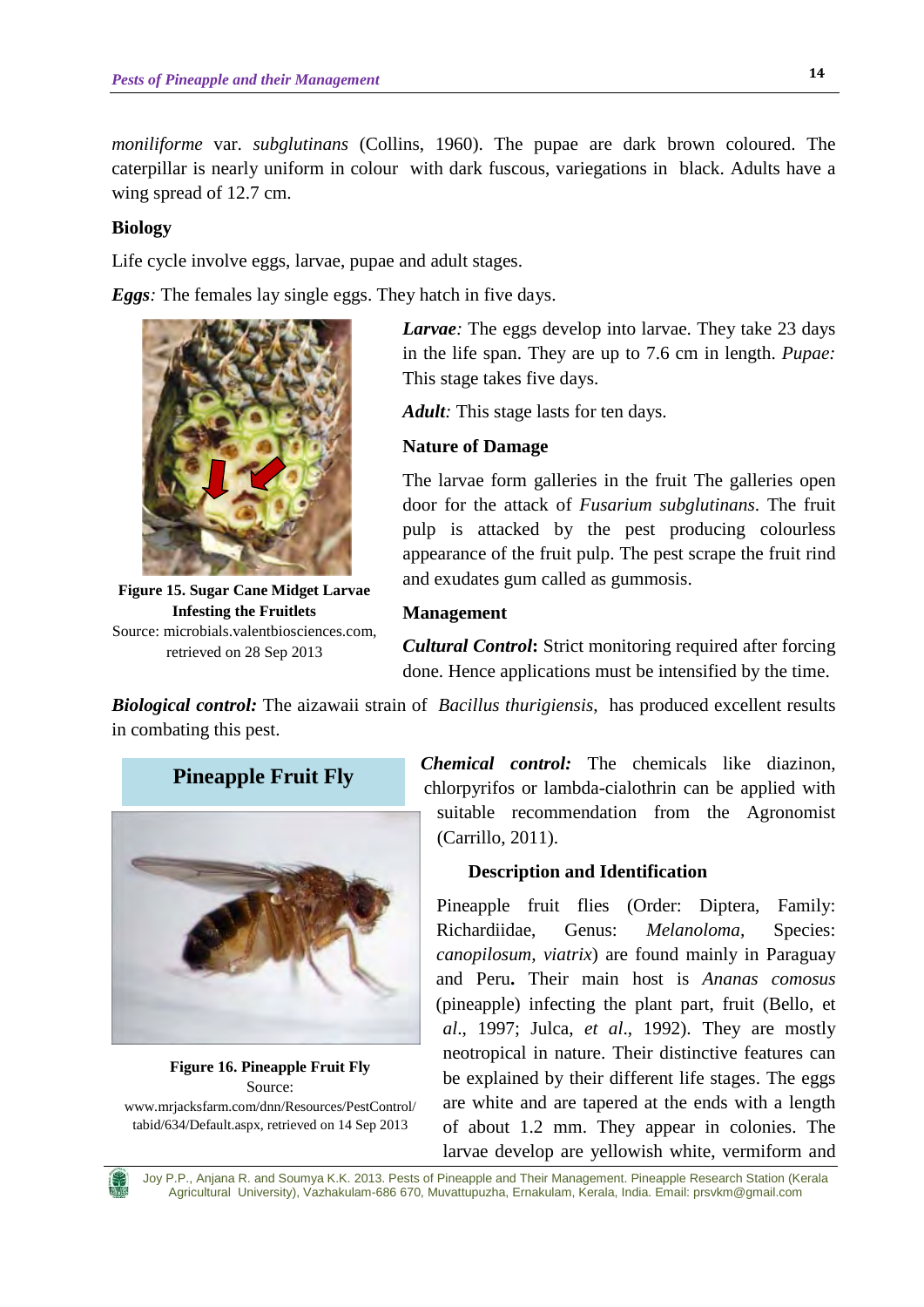devoid of legs. Their total length is approximately 9.5 mm which is made up of 11 segments. Of which three pairs are at the thoracic region and there is a head region and the eighth at the abdominal region. The head region has small retractable cone shape with internal mandibular

hooks. The first segment of the thorax has a pair of anterior spiracles with short extensions 12 to 14 digits. At the caudal region pair of posterior spiracles present. Each of them has three openings surrounded by esclerotizada. At the outward area from them form a series of projections in the form of hairs called inter spiracular processes. The larvae mainly inhabit at the shell and fleshy part of the fruit. The pupae are reddish brown, cylindrical capsule also with 11



**Figure 17. Life Cycle of Pineapple Fruit Fly** Source: [www.infonet-biovision.org/default/ct/93/pests,](http://www.infonet-biovision.org/default/ct/93/pests) retrieved on 14 Sep 2013

segments. They project to a length of 5 mm with a diameter of 1.8 mm. The spiracles present are distinctive in nature and have well defined cephalic area. Adult grows up to 5- 6.5 mm long having wingspan of about 1 cm. They are black coloured with abundant micropubescecias. They have wide and short scuttellum. They presents with thorny hind femora of equal thickness. Their wings are clear devoid of any protrusions. It has a dark spot along its entire length. This extended to the wing margin and divide at the subcosta. The radial vein appears dark and cubitoanal cell is somewhat round (Arevalo and Osorio, 1995).

# **Biology**

The life cycle involves the stages such as egg, larvae, pupae and adult.

*Egg*: The female flies lay eggs within the fruit.

*Larvae*: They are plant feeders. Sometimes they behave as saprophages invading decayed plant material. They also infest on fruits. They form cavities within the fruit which grow and coalesce and are called "spot with galleries". All further development of the larvae takes place within the fruit. This further causes fermentation of the fruit (Bello, *et al.,* 1997).

*Pupae*: Larvae continued to inhabit in fruits until the pupa state. Pupa stage lasts 15 to 20 days under laboratory conditions.

*Adult*: They have conspicuously pictured wings with metallic blue or greenish colour on the body and legs. Also they are ovipositors and lay eggs in fruits.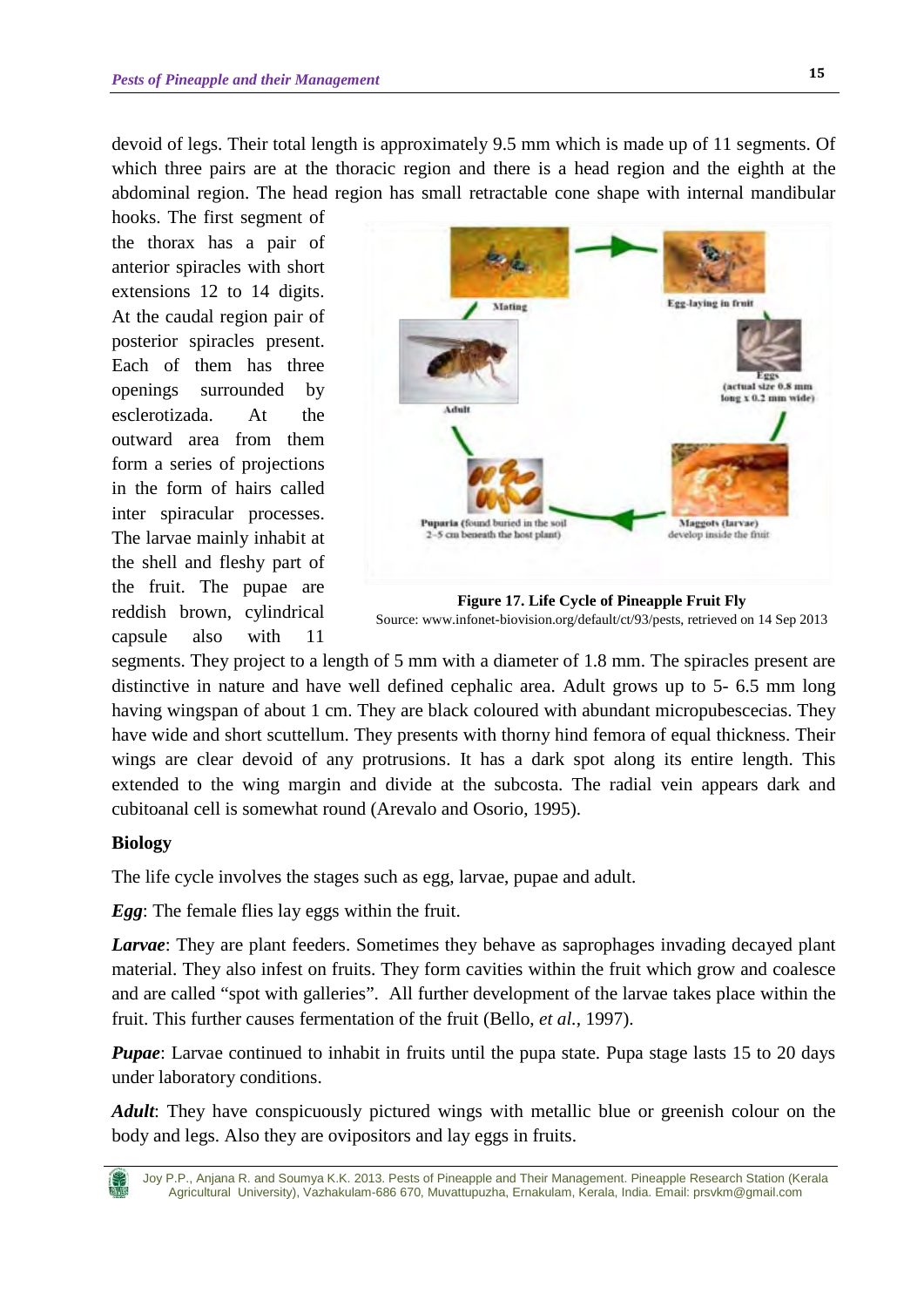### **Nature of Damage**

Pineapple fruit fly as the name defines it mainly infests fruits. The fruit damage starts when the female fruit fly punctures the fruit with its long and sharp ovipositor. The fruit skin is breached, and bacteria enter and the fruit starts to decay. The larvae that hatch from the eggs feed on the decaying fruit tissue, and on the yeasts and bacteria that multiply in it (ipm.ait.asia). Also the larvae groove into the pineapple fruit creating burrows. This causes



**Figure 18. Pineapple Fruit Fly Infesting the Fruit** Source[: www.flickr.com,](http://www.flickr.com/) retrieved on 14 Sep 2013

discoloration, uneven ripening, early maturation and fermentation of fruit and further decay (Martínez *et al*., 2000).

### **Management**

**Prevention:** Plucking off infested fruits is an important control of fruit flies. Fermented fruits must be cleared up. Or it can be exposed to sun for death of larvae and decomposition of fruit. Also the fruit stalls leftover fruits form the breeding places for these flies.

*Natural Methods***:** Traps containing fermented fruit covered with an inverted funnel can be placed near its breeding sites. Also bagging and netting of fruits are advisable.

Adults require protein for their reproduction hence the beer wastes impregnated with insecticides can kill the flies. Also harvesting of fruits without much ripening can restrict its attack (ipm.ait.asia).



**Figure 19. Left: Masked chafer, Right: May - June beetle**

Joy P.P., Anjana R. and Soumya K.K. 2013. Pests of Pineapple and Their Management. Pineapple Research Station (Kerala Agricultural University), Vazhakulam-686 670, Muvattupuzha, Ernakulam, Kerala, India. Email: prsvkm@gmail.com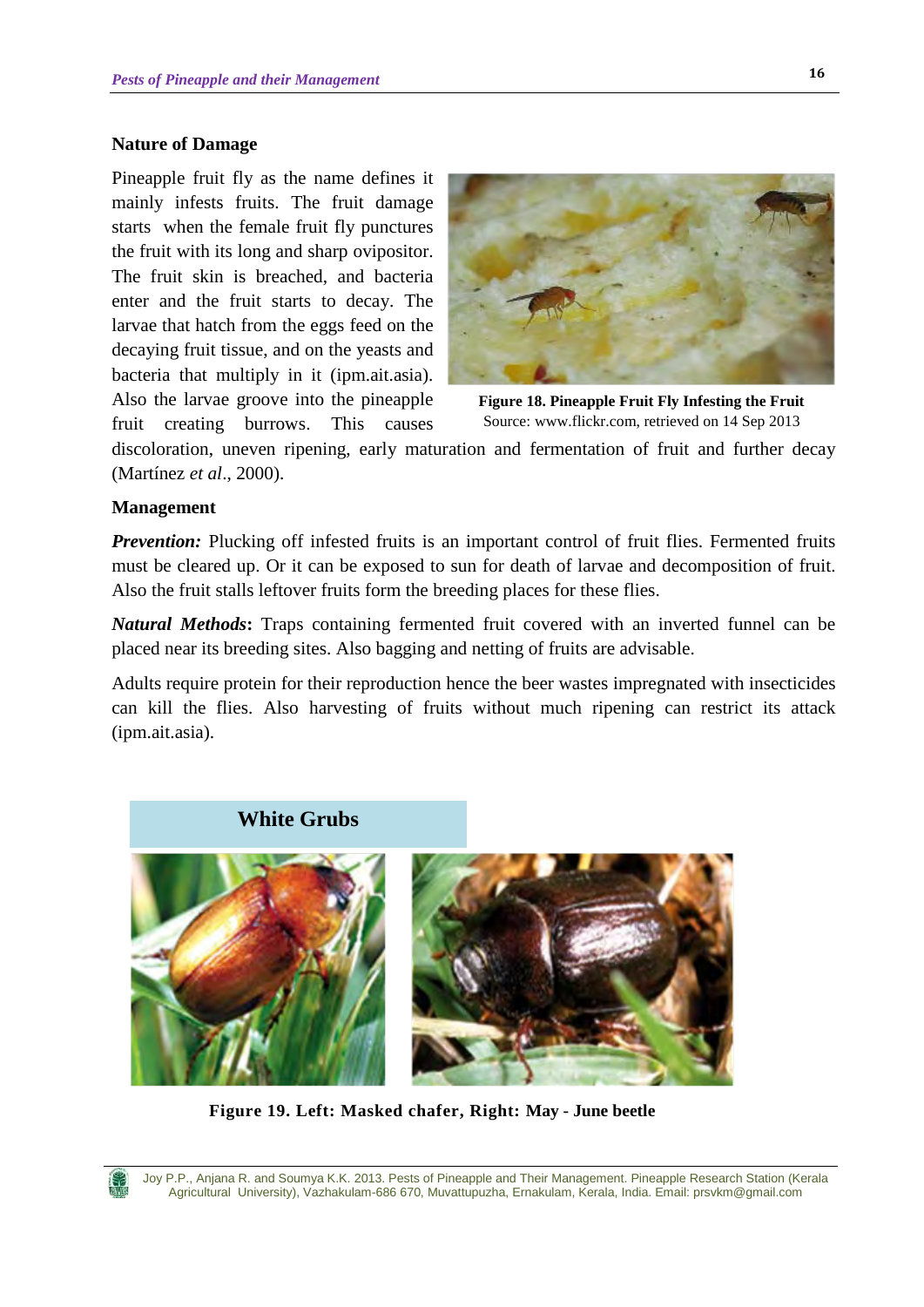#### **Description and Identification**

The white grubs (larval stage) of several beetle species in the family Scarabaeidae of Order : Coleoptera, commonly infest the roots of pineapple plants. Scarab species reported feeding on pineapple roots include, in Australia: the southern one-year canegrub, *Antitrogus mussoni*  (Blackburn), Christmas beetle, *Anoplognathus porosus* (Dalman), rhopaea canegrub*, Rhopaea magnicornis* Blackburn, squamulata canegrub, *Lepidiota squamulata* Waterhouse (= *Lepidiota darwini* Blackburn, *Lepidiota leai* Blackburn, *Lepidiota rugosipennis* Lea), noxia canegrub, *Lepidiota noxia* Britton, and *Lepidiota gibbifrons* Britton (Waite, 1993); in South Africa: *Adoretus ictericus* Burmeister, *Adoretus tessulatus* Burmeister, *Trochalus politus* Moser and *Macrophylla ciliata* Herbst; and in Hawaii. Chinese rose beetle, *Adoretus sinicus* Burmeister, and *Anomala* beetle, *Anomala orientalis* Waterhouse (Carter, 1967). White grubs are responsible for a large part of the damage to the roots of pineapple plants, and infestations of 20 grubs per plant are sufficient to reduce the root system, leading to stunting, wilting and yellowing of the

plant (Petty 1976, 1977, 1978; Le Roux, 1992).

The adults are fairly heavybodied insects; most of them with long, spindly legs. They range in colour from light, reddish-brown to shiny black and in size from 12-25 mm in length. The grubs are white with a brown head and legs and with a darker area at the tip of the abdomen. They curl up in a C-shape when disturbed. Fully grown grubs of larger species are 2.5 cm or more in length.



**Figure 20. Life cycle of White Grubs** Source www.entnemdept.ufl.edu, Retrieved on 23 Oct 2013

#### **Biology**

The usual duration of one complete generation (adult to adult) is 2 to 4 years depending upon latitude. Generations, however, are staggered so that grubs and beetles are present every year. Grubs are usually most numerous and damaging the second season following a large beetle flight. With the exception of the common May or June beetle, which has a three-year life cycle, the life history of the beetles mentioned above is completed in 12 months.

*Eggs:* Eggs are usually 1.5 to 3 mm in diameter, oval in shape (Waite, 1993) and found encased in soil aggregates. The egg is dull, small, spherical, pearly white that darkens just before hatching. The 20-24 mm long pupae may be creamy white, pale yellow or dark brown.

*Larvae:* Older scarab larvae develop within the soil among the roots of their host plants (e.g. pineapple). They feed upon organic matter within the soil as well. Although white grubs are not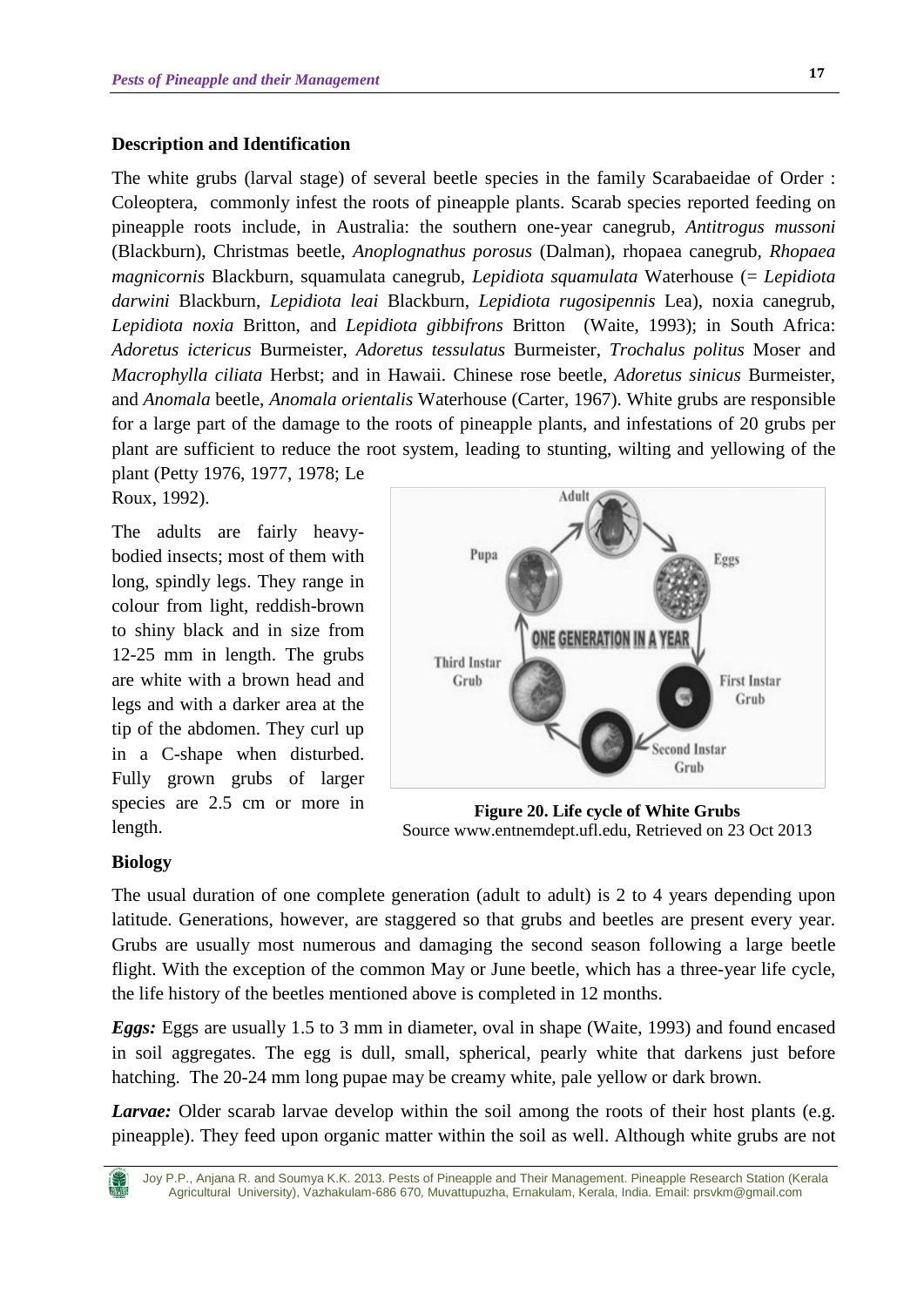immobile, they do not disperse far from where the eggs were laid. White grubs are easily identified by their white or ivory-coloured, 'C'-shaped bodies, which are soft and plump. The posterior quarter to third of the larval abdomen is commonly a dark blue-grey colour, due to the contents of the digestive system. Grubs have three pairs of legs near their anterior end and a tan to dark brown head capsule (Waite, 1993).

*Adults:* Adult beetles differ considerably in colour markings, shape, and size. They are robust, oblong, and hard-shelled. May beetles are about 12 to 25 mm long. The adults often are yellow to dark reddish-brown to black, robust, oblong, shining beetles. The June beetle is dull velvety green on top, brownish yellow on the sides, and shiny green and orange yellow underneath. Japanese beetle adults are brilliant metallic green, 12-25 mm long, bearing coppery brown wing covers, with five lateral spots with white hairs on each side of the abdomen, and short grey hairs covering the underside of the insect.

**Nature of Damage:** White grub infestations can destroy roots, causing the affected area to become spongy, which allows the sod to be rolled back like a piece of carpet. Evidence of grub damage, including patches of dead or dying turf, are visible during spring (April and May) and late summer and fall (September and October).

### **Management**

*Prevention :* Adult northern masked chafers can be monitored by using a black light trap, while Japanese beetle adult flight activity can be observed by using a sex pheromone floral lure trap.

*Biological Control***:** Natural enemies of these pests do exist (insect predators, parasitoids and pathogens, as well as birds, toads, wild pigs and rodents), but the levels of control are not typically adequate (Carter, 1967; Petty, 1976b).

*Cultural Control:* The cultural practices of late-spring and early-fall ploughing or disking provide control. Crop rotation, however, is the most effective cultural control method. Watering in the areas previously sampled is advantageous to prevent the area from drying out and dying.

**Chemical Control:** Preventive control requires the use of long residual insecticides, such as imidacloprid, thiamethoxam, halofenozide, clothianidin or chlorantraniliprole. These products give good control of newly hatched grubs. The best application period is during the month or so before egg hatch until the time when very young grubs are present. Preventive control requires the use of long residual insecticides. Professional combination products have a pyrethroid and a neonicotinoid insecticide premixed together, which could be used to try to reduce both adult and larval populations.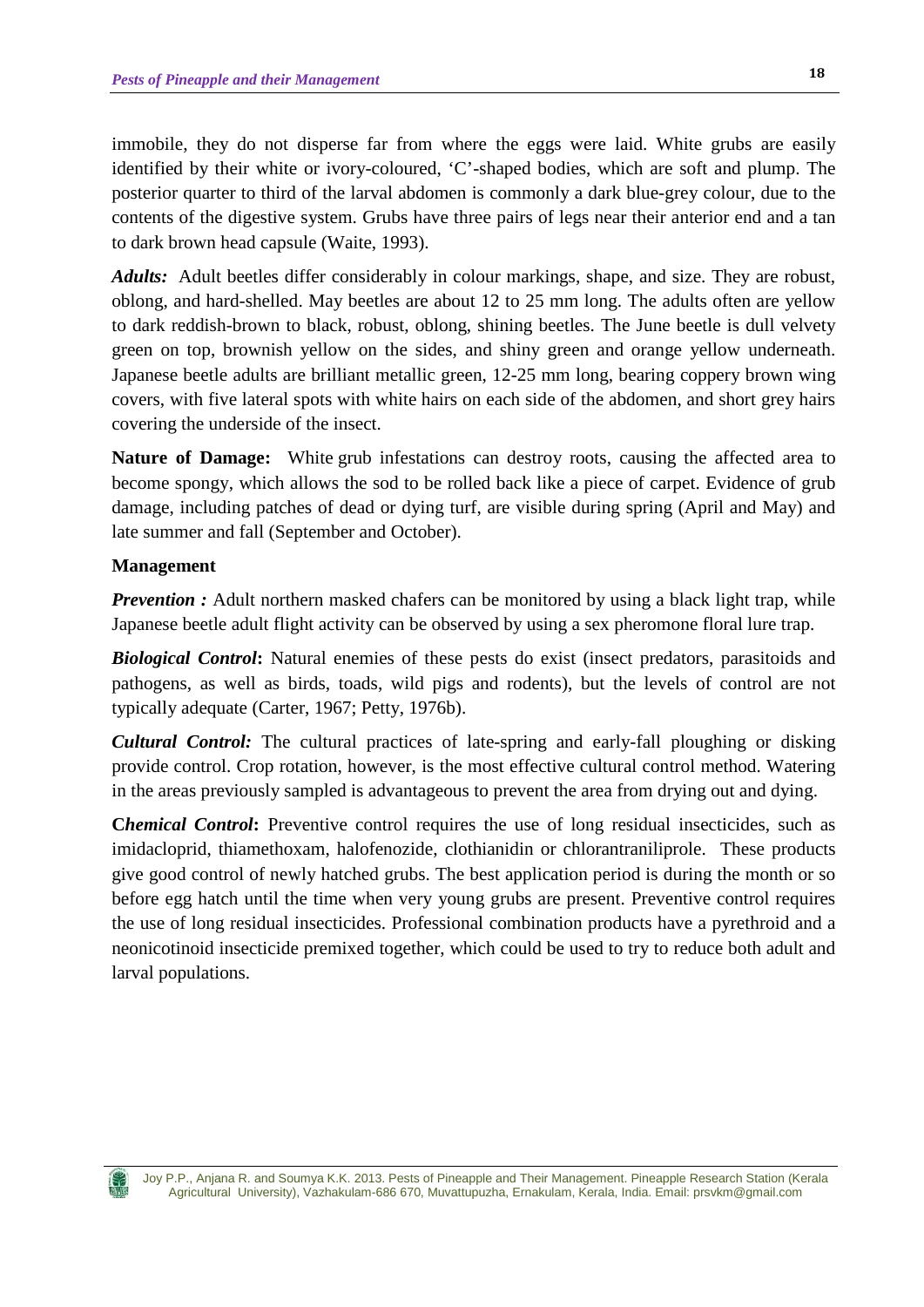

**Figure 21. Fig Beetle** Source: [www.mylespaul.com,](http://www.mylespaul.com/) retrieved on 14 Sep 2013

### **Description and Identification**

Fig beetle, (Order: Coleoptera, Family: Scarabaeidae, Genus: *Cotinis,* Species: *mutabilis)* green fig beetle, peach beetles are all members of the scarab beetle family. They are mostly found in South Western United States and Mexico. They host on variety of plant species like pineapple (Camino-Lavín *et al*., 1996), peech, grapes etc. They mainly feed on fruit and the larvae damage roots (Camino-Lavín *et al*., 1996; Moron and Deloya, 1991). This beetle is very variable in colour. They lay their eggs in soil. They are white coloured and large

sized approximately 12-50 mm in size (Stone, 1982). They feed on organic matter in soil surfaces (Coviello and Bentley, 2000). When the larvae get matured they become 2 inches long and become cream coloured. The body of larvae are stiff with brown hairs at the back of the thorax. These hairs are used for locomotion. They form hollow cells in the soil and pupate there (Coviello and Bentley, 2000). The pupae are of size 15 X 25 mm. They are whitish at initial stages and further change to cream coloured as that of larvae stage. At the maturing stages they slightly shift the colour to green. Adults are velvet green in colour. They occupy brownish bands around the edge of the wings and a bright metallic green at the ventral side. Adult females are 17 X 25 mm and adult males are 13 X 22mm size. At the head portion they are equipped with horn like projections for penetrating into the fruit skin (Stone, 1982). Adults are tremendous fliers (Chappell, 1984).

### **Biology**

*Eggs*: Females lay eggs (app. 60) in August and the eggs develop into larvae after 12 days and

are especially attracted to compost and manure piles. Their eggs are whitish in appearance and be easily found over the soil (Stone, 1982).

*Larvae*: They have head and legs. They live on soil surface and have a length of 2 inches. Their life includes three instars of which first and second get completed by autumn and the final in the spring season of second year. At rest they curl into C shape.

*Pupae*: After a few days it reaches a size of 12-50 mm. They develop by June- July. Its duration extends from 25-27 days.



**Figure 22. Life Stages of Fig Beetle** Source: [en.wikipedia.org/wiki/Figeater\\_beetle,](http://en.wikipedia.org/wiki/Figeater_beetle) retrieved on 14 Sep 2013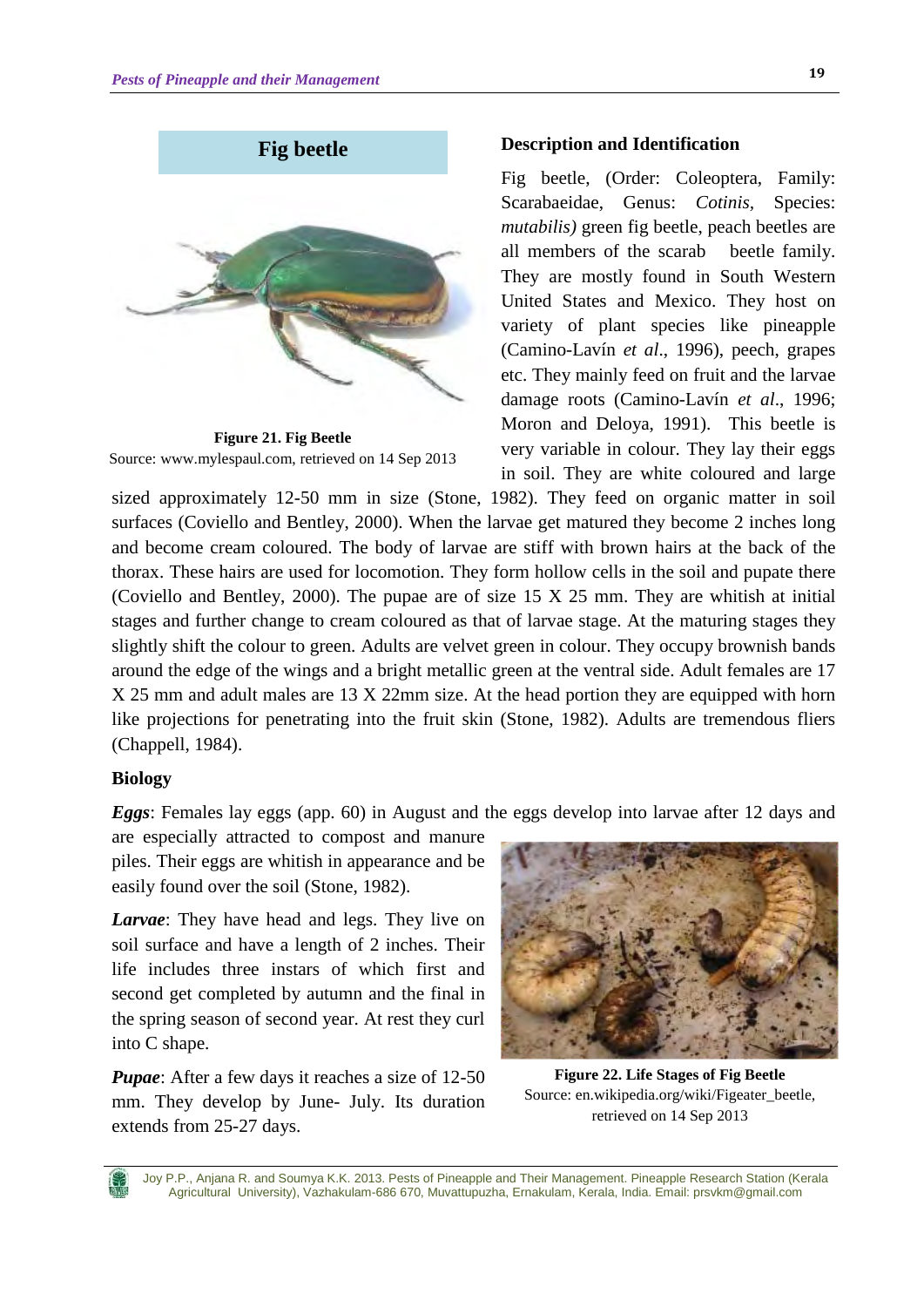*Adult*: They develop by June- November (Stone, 1982).

#### **Nature of Damage**

The plant part affected mainly includes flower parts like pollen, nectar and petals, fruit and larvae damage roots.

**Pineapple weevil**





**Figure 24. Ventral View of Pineapple** 

#### **Description and Identification**

Weevils, Order: Coleoptera, Family: Curculionidae, are one of the most common insects attacking bromeliad family. They include species like *Cholus spinipes, Cholus vaurieae, Diastethus bromeliarum Champion, Cactophagus lojanus, Cactophagus miniatopunctatus, Metamasius dimidiatipennis* [\(www.bromeliads.info/archieves/bromeliad-eating-weevils\)](http://www.bromeliads.info/archieves/bromeliad-eating-weevils). The pineapple weevils are distributed in Northern Venezuela (O'Brien, 1994; Salas and O'Brien, 1997). It affects the parts of the plant like crown, flower stalk, fruit, leaf (O'Brien, 1994). The family has the characteristic, head prolonged forward as a rostrum (beak). It has the life history involving egg, larvae, pupae and adult stages. The female weevils lay eggs inside a hole within the plant part like base of the crown or base of the shoots. The eggs are oval, dull, white and semi transparent. The larvae are white except its head which is brown coloured. It grows to a size of 2.5 cm. The larvae of the pest are infective. It is motile and move up and down destructing the inner tissue of the flower stalk (O'Brien, 1994). This affects the normal growth of the fruit causing lack of crown. Adults appear  $10.6 - 18.2$  mm long. They are black or brown coloured with no scales over the body. They feed on leaves causing necrotic edges. Sometimes the fruits they attack rot (O'Brien, 1994; Salas and O'Brien, 1997)

#### **Biology**

The life cycle completed within 3 – 4 months (Gowdey, 1922).

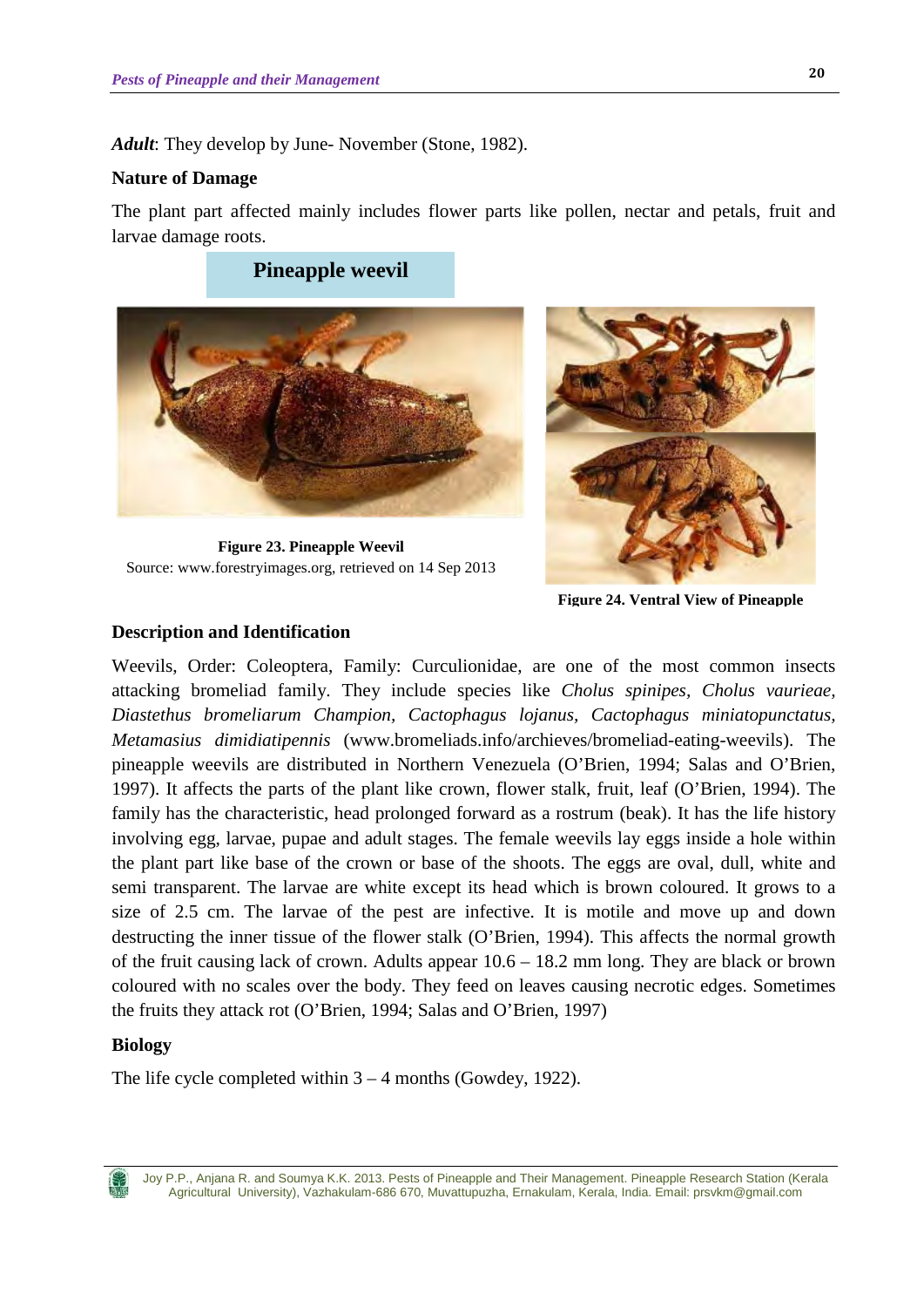*Egg:* The eggs are oviposited singly in shallow excavations made usually in the fruit stalk at the junction of the stalk and fruit of the pineapple. More rarely, females lay eggs at the base of the crown and in the basal shoots (O'Brien, 1994).

*Larva*: The larvae hatch in eight to ten days and tunnel upward in the rootstock or fruit stalk or in the fruit itself. The larval stage lasts for eight to ten weeks.



**Figure 25. Life Stages of Pineapple Weevil** Source: [www.sciencedirect.com,](http://www.sciencedirect.com/) retrieved on 14/09/2013

*Pupa*: The pupa is formed at the extremity of the tunnel lasting  $18 - 24$  days.

*Adult*: The adults are poor fliers and require a great deal of protection from the direct rays of the sun. It prefers a very humid environment as it shows a preference for the recesses of dense vegetation. They are approximately 16.5mm – 22mm long.

# **Nature of Damage**

The whole life span of the weevil occurs in the same plant. The female lays single egg in the slit created by them in the plant leaves. The larvae move to the stem causing tunnels in the plant. The larvae pupate in the central stem. There they make cocoon around the body for its growth. If the plant tissue remains enough the adult develops on the same host plant. The infestation causes the exudation of a gelatinous material which is protective for the weevil slits. The damage

to the host plant includes adult feeding marks on the leaves, leaves browning, decomposition of base of central leaves (Barbra and Howard, 2010).



**Figure 26. Pineapple weevil larva feeds on pineapple plant** Source: edis.ifas.ufl.edu, retrieved on 16 Oct 2013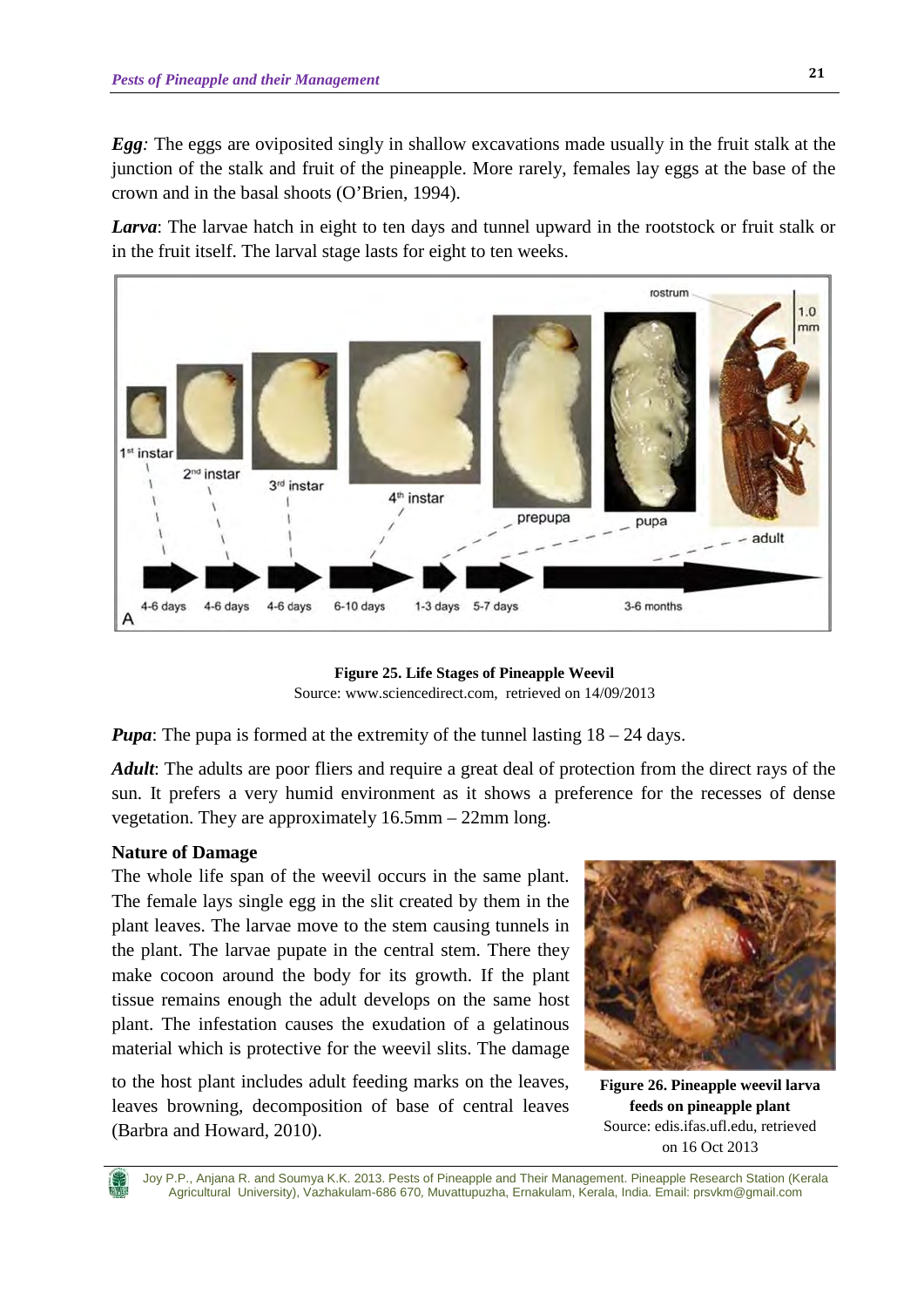### **Management**

#### *Natural Control:*

- 1. Pineapple fields must be cleared of weeds.
- 2. The planting should be done in shade free areas.
- 3. After two crop cycles replant the suckers
- 4. Use fresh disease free samples for planting
- 5. Incinerate the bio-wastes in and around the field.
- 6. Dip the fresh plants in Malathion or Diazinon
- 7. Apply crop rotation with non host plants
- 8. Restrict the movement of infected samples to other areas (Sherwood, 2010)

*Biological control:* Biological control agents like *Lixadmontia franki* and *Bacillus thuringiensis* offer the most likely success in management of the weevils.

### *Lixadmontia franki*

A potential parasitoid was discovered in Honduras as the control for bromeliad eating weevil (Cave, 1997; Wood and Cave, 2006) called *Lixadmontia franki.* The female fly lay eggs at the same place were the weevils' oviposits. The larvae of the fly feed on the pests' larvae and thus they won't reach the pupae stage (Frank and Cave, 2005). The effect of the predator is not proved yet in comparison with the weevils' population.

### *Bacillus thuringiensis*

Bacteria also has been used as a biological control against the weevils. The effect of the bacteria *Bacillus thuringiensis* Berliner (Bt) has been studied as pest control (Lacey et al., 2001). The main target pests are of Lepidoptera, Coleoptera, and Diptera species. The pesticidal effect of the bacteria and its ecofriendly nature are well studied (Lacey and Siegel, 2000). The mechanism of action includes insecticidal activity of the delta-endotoxins located in parasporal inclusion



**Figure 27.** *Mastotermes darwiniensis* Source: www.en.wikipedia.org, retrieved on 23 Oct 2013

bodies (or parasporal crystals). These inclusion bodies are produced at sporulation stage and get activated only when ingested by the pests.

## **Description and Identification**

It belongs to Order: Blattaria, Family: Mastotemitidae, a very peculiar insect, the most primitive, it shows uncanny similarities to certain cockroaches. These similarities include the anal lobe of the wing and the laying of eggs in bunches, rather than singly. It is the only living member of its genus *Mastotermes* and its family Mastotemitidae. *Mastotermes darwiniensis* is usually not very numerous, nor are the colonies large when left to natural conditions.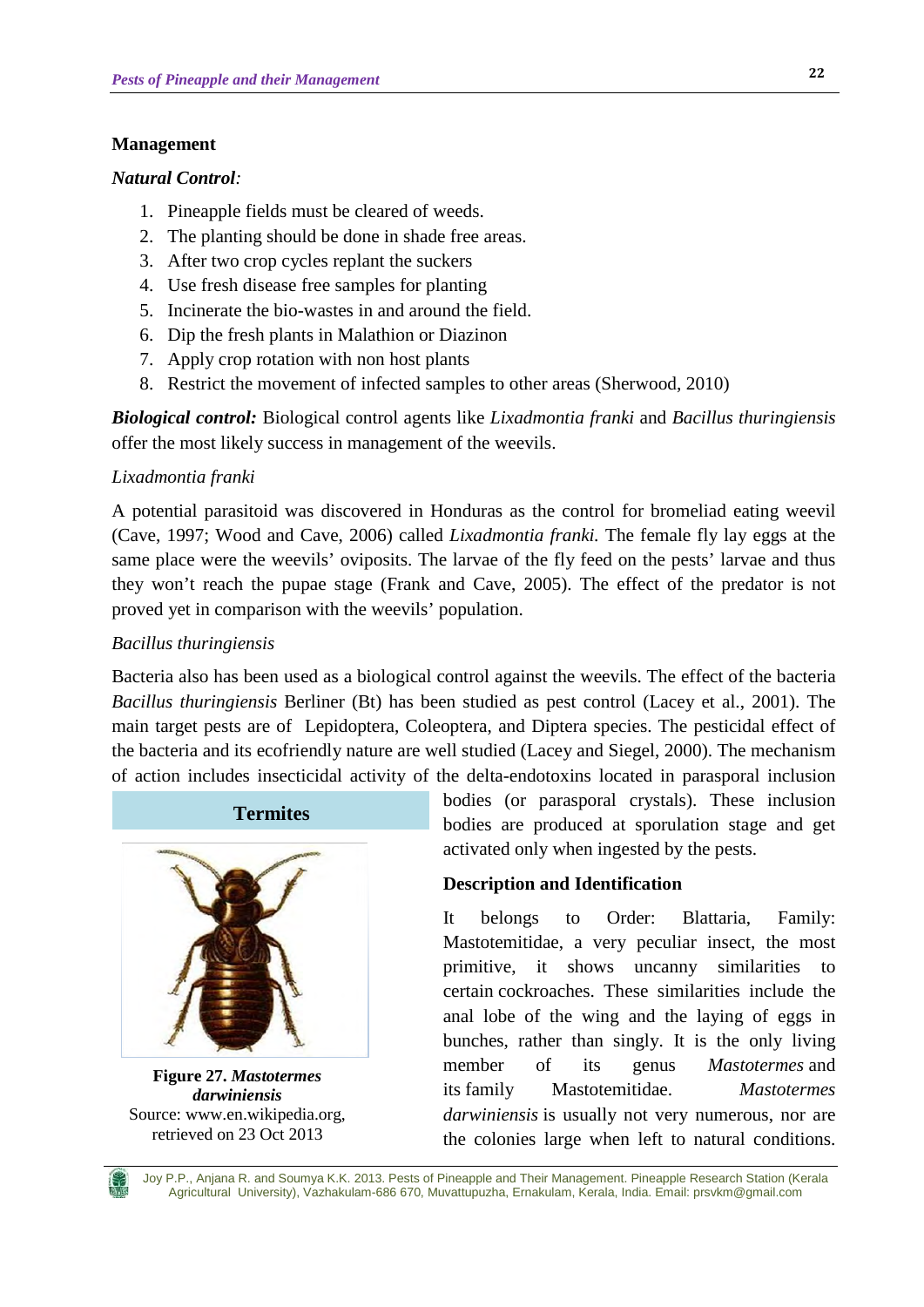However, when given abundant water (such as regular irrigation) and favourable food and soil conditions, populations can be enormous, numbering in the millions, quickly destroying their host. *Mastotermes darwiniensis* is the only known host of the symbiotic protozoan *Mixotricha paradoxa*, remarkable for its multiple bacterial symbionts.

# **Pest Biology**

The life cycle of termites is described as "incomplete metamorphosis" with egg, nymph and adult stages. In the nymph stage termites grow through a series of moults. The life cycle of true ants is known as "complete metamorphosis"; with egg, larvae, pupa and adult stages.



**Figure 28. Life cycle of Termite** Source: fzi.uni-freiburg.de, retrieved on 23 Oct, 2013

*Eggs:* Queen lays eggs in batches of approximately 20 joined together to form one mass. A nymph after hatching passes through 4-7 moults before becoming a mature worker, soldier or winged reproductive. Nymphs resemble the adults or mature castes. Nymphal stage lasts approx 2-3 months, depending on food and climatic conditions. No pupal stage exists. Soldiers and nymphs live 1-2 years. Kings and Queens live longer (often over 20 years. There are some records of original queen living for 50 years).

*Larvae:* Larvae are short-haired, but the first eight nymphal stages bear dense, long hair. The nymphal integument becomes pale brown by the sixth stage; wing buds are evident in the fourth nymphal stage. Eye pigment first appears in sixth-stage nymphs. The ninth and later stages have whitish integument and short hair.

**Adults**: There are four different castes of adults

Queen and King**:** The queen and king are the original winged reproductives (alates). When a new colony is formed the pair must feed and care for the young until there are sufficient soldiers and workers to take over the duties of the colony.

Nymph (Pseudergate): This caste is 'worker like' the most abundant caste in the colony, performing all the tasks in the colony except defense and reproduction. It is this caste that does the damage to crops.

Soldier: Most distinctive caste and the easiest caste from which to identify a species. The role of this caste is to defend the colony. Males and females whose sexual organs and characteristics have not developed, like workers, are susceptible to desiccation and seldom leave the colony or shelter tubes. The fontanelle is used to discharge a secretion associated with defence, since it is a repellent to ants and other enemies of termites.

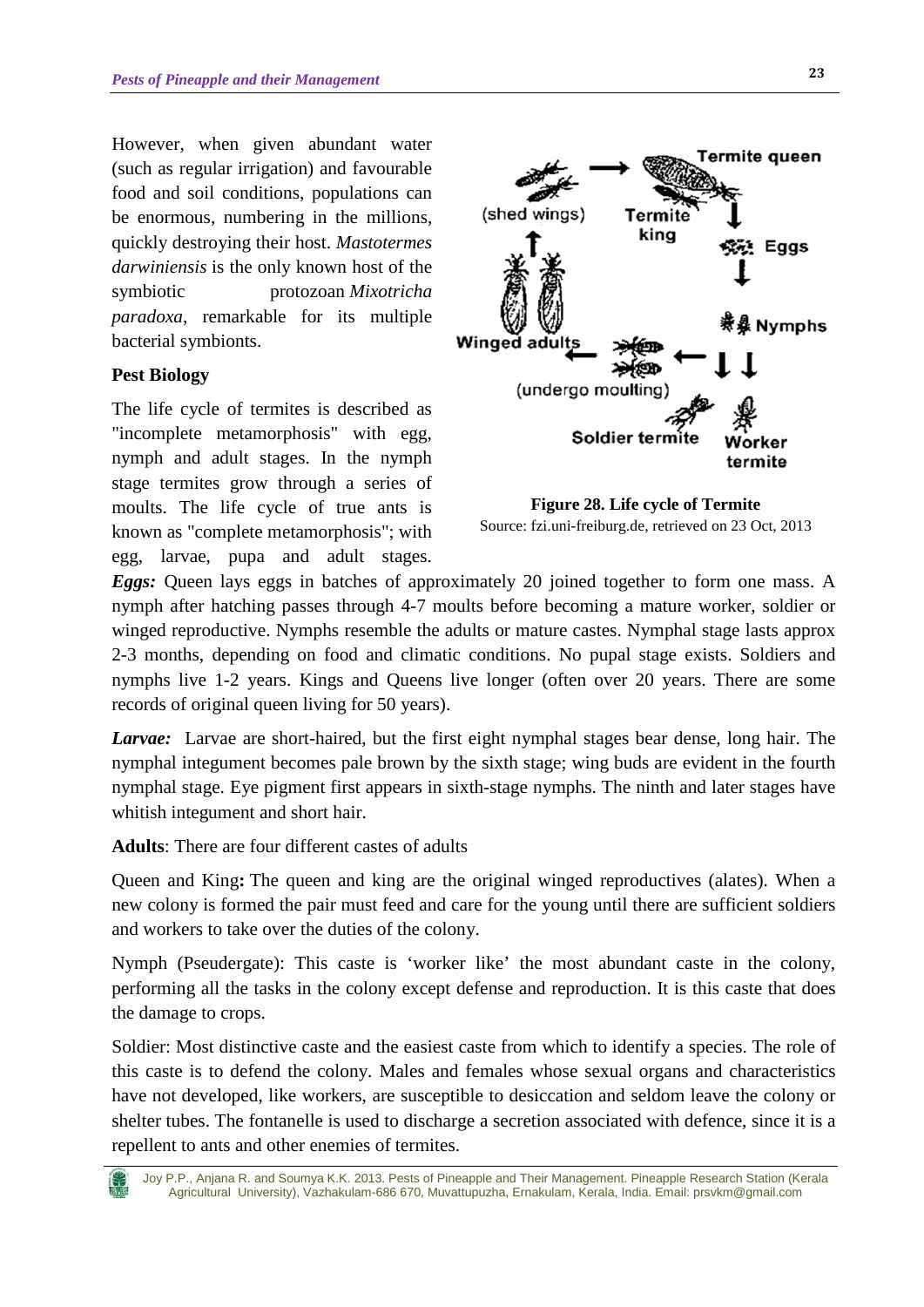Reproductive: The future kings and queens having compound eyes are darker in colour and have a denser cuticle than workers and soldiers. They are often larger. Fully winged (alates) ones will have colonising flight when humidity and temperature conditions outside approximate the conditions inside the colony, normally in summer months.

**Nature of Damage:** The most destructive species within its range of occurrence. It also ringbarks and kills living trees and damages crops such as sugarcane, pineapple, etc. The nymphs are the caste that causes the damage.

# **Management**

*Prevention :* Selecting low-risk sites, use of species suitable for a region or resistant species, reduction of mechanical damage, maintenance of plant vigour, removal of nests, increasing biodiversity, inter-planting can be done as preventive measures.

*Biological Control***:** Biological control of termites has largely focussed on the use of fungi (e.g. Metarhizium) and nematodes. It is not easily achieved in the field because of the tendency of termite colonies to cut off and avoid infected areas as soon as disease sets in.

*Cultural Control:* Clear the area of material that could attract termites before planting trees. Burn or completely remove tree stumps. In areas of high termite activity, the hole and soil may need treatment with bifenthrin or chlorpyrifos during planting.

**Chemical Control:** If termite activity or damage is located in the premises, repellent termiticides (e.g. Bifenthrin) will NOT be made available as an option. This is to avoid the situation where termites can be 'locked in' rather than use their natural habits and biology against them (which is the benefit of non-repellent termiticides). Drenching of Chlorpyriphos (Hilban 20EC, 2.5 ml/l) is suggested in serious cases.

# **Pineapple Mites**



**Figure 29.** *Dolichotetranychus floridanus* Source: www.kau.edu retrieved on 23, Oct, 2013

# **Description and Identification**

The pineapple red mite, *Dolichotetranychus floridanus,* Order: Acarina, Family: Tenuipalpidae, is the largest mite found on pineapple and bright orange to red colour. It is only found in Florida, Cuba, Puerto Rico, Panama, Honduras, Mexico, Central America, Hawaii, the Philippine Islands, Japan, Okinawa and Java (Jeppson *et al.,* 1975). The adult mite is approximately 0.3–0.4 mm long and 0.1 mm wide. When present on the plant, the mite is always found on the white basal portion of the leaves, where it feeds, particularly on the crown. (Petty, 1975, 1978c). The blister mite, pineapple fruit mite, *Phyllocoptruta sakimurae,* Family:

Eriophyidae, is the smallest mite (0.1 mm long and 0.033 mm wide) found on pineapple in Hawaii (Carter, 1967). Individuals are chalky in colour and only have two pairs of legs located near the head. They may be found on detached crowns that are stored for planting. They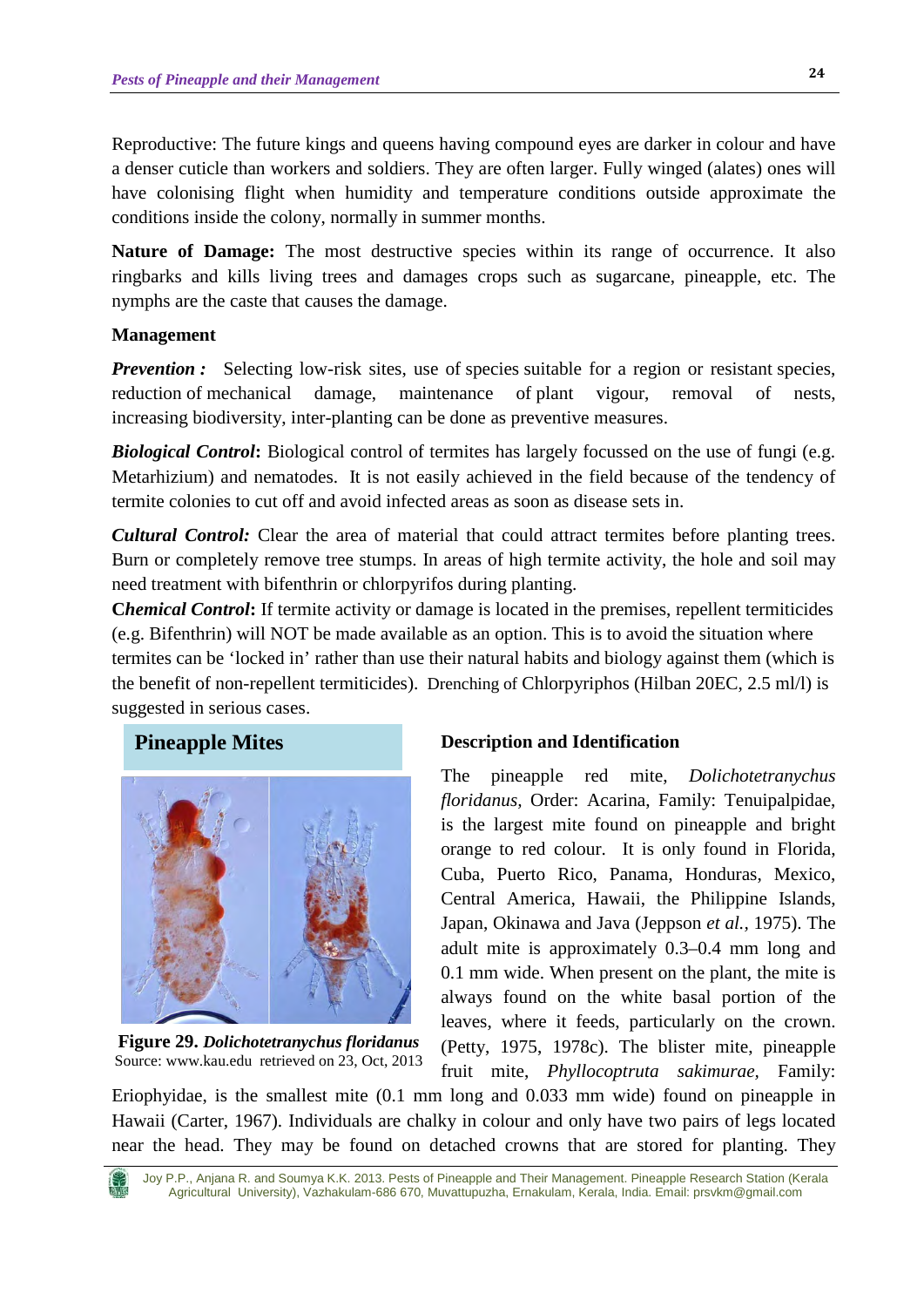originate from prior infestations on the ripe fruit from which the crowns were derived. They normally disappear after the crowns are planted, but may be found later on fruit after the flat-eye stage of fruit development (Carter, 1967). The pineapple tarsonemid mite (also known as pineapple mite, pineapple fruit mite, pineapple false spider mite), *Steneotarsonemus ananas,*  Family: Tarsonemidae, may be found infesting pineapple later in the plant's phonological cycle.

#### **Biology**

Adults, nymhs and eggs of this species are bright orange in colour when alive. The tiny eupathidium on the palp tarsus has been recorded which is very difficult to see.

#### *Eggs:* Orange in colour

*Larvae:* The larvae are pale and almost translucent. They often have three pairs of legs in the larval stage and four pairs of legs in the nymph and adult stages.

**Adults**: Adults, nymph and eggs of this species are bright orange in colour when alive.



Source:www.farmanimalhealth.co.uk, retrieved on 23 October, 2013

#### **Nature of Damage:**

These cause damage to leaves and fruits. Severe infestations produce large, dark brown lesions that almost cover the basal white tissue which can lead to necrosis and death of the leaves. In pineapple-production areas, it may frequently cause severe damage to recently established plants in the field. Plants that are infested in the early stages remain small and fruit production is either curtailed or non-existent. Heavily infested plants may die before producing fruit (Jeppson *et al.*, 1975). It feeds the epidermal tissue to dry and crack which allows fungus and bacteria to enter the plants and cause the tissue rot and scarring and tissue malformation.

#### **Management**

*Prevention:* Control programs are based on crop monitoring – looking for colonies on the basal white tissue of leaves and/or the leaf indentations and "rusty" feeding sites. Three stages in the crop cycle should be monitored – planting, flower initiation and near fruit harvest. Timing of treatments is critical for successful control.

*Biological Control***:** The fungus *Hirustella thompsoni* has been successfully used to control this mite.

*Cultural Control:* The best management action is to plant only mite-free seed-plant material (Jeppson *et al.*, 1975). Population densities of *D. floridanus* were reduced by routine pesticides and lower or minimal fertilizer treatments.

*Chemical Control***:** Need based repeated spray application of Dicofol 4 ml/l at 500 l/ha is recommended. At flower induction, four sprays may be applied at fortnightly intervals.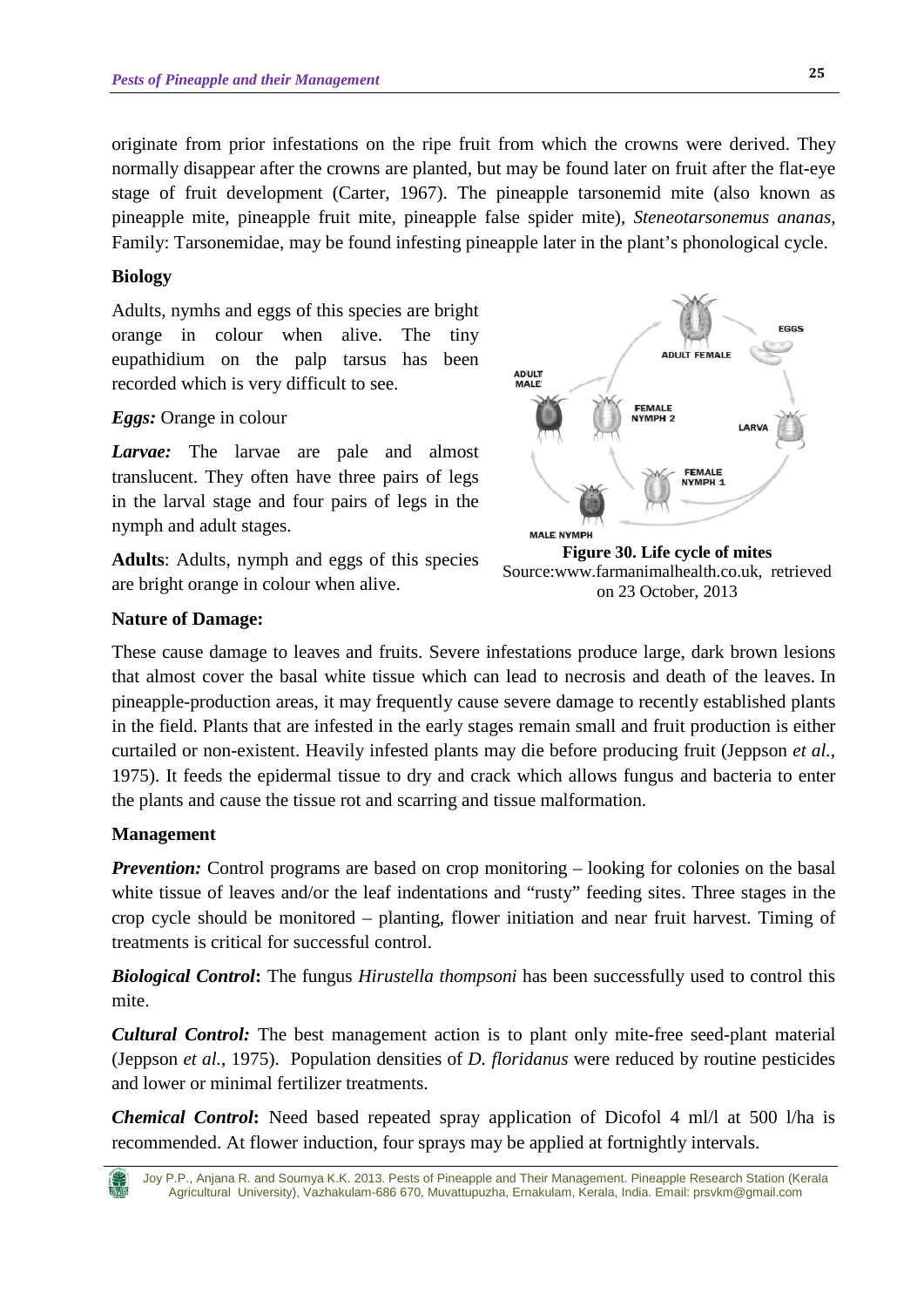#### **Some Organic Practices that can be Adapted for Pest Management**

- Cow Urine: Dilute one litre of cow urine in ten litres of water and wet the whole plant at the rate of 200–300 l/ha at regular intervals.
- $\div$  Cow Dung: 12.5 kg of fresh cow dung and 12.5 litres of cow urine are collected in an earthen pot and mixed thoroughly with 12.5 litres of water. The pot is covered and the mixture is allowed to ferment for a week. Occasionally it is stirred with a stick. After a week of fermentation, the mixture is filtered and 100 g of lime is added. The concentration is diluted with water in a 1: 10 ratio and sprayed on the crop at 200–250 l/ha.
- Neem Oil Spray: Neem oil spray: 2% neem oil is mixed with any detergent powder at  $40-$ 50 g/ 100 l and used as a spray solution.
- Neem Seed Kernel Extract (NSKE): It can be used as a prophylactic before the onset of pests.
- Chili Garlic Spray: Chili garlic spray is an effective insect repellent.
- $\div$  Herbal Mixture Spray: About 500 g of tobacco leaves, 1 kg of neem kernel, 500 g lime powder, 500 g *Datura* leaves and 500 g pods and seeds of oleander (*Nerium oleander)* are powdered and mixed together, then soaked in 15 litres of water for 15 days. On alternate days, the mixture needs to be stirred with a stick. After 15 days, one litre of filtrate is mixed in 15 litres of water and sprayed on the crop. It is enough for 2.5 ha and is a multipest repellent.
- Tobacco tea Tobacco tea is effective against most pests.

(Package of Organic Practices from Assam, Manipur, Meghalaya and Nagaland for Pineapple, *Prepared by North Eastern Region Community Resource Management Project (NERCORMP) for Upland Areas (IFAD & GOI/DoNER/NEC), Shillong)* 

### **References**

- Aguilar, J., Martinez, M. 1982. *Opogona sacchari* présent dans les cultures sous serres en France. Bulletin de la Société Entomologique de France 87: 28-30.
- Annecke, D.P. and Moran, V.C. 1982. Insects and mites of cultivated plants in South Africa. Butterworths, Durban/Pretoria.
- Arevalo, E. A., and Osorio, M. 1995. General Considerations *viatrix Melanoloma* Hendel a new pest of pineapple. *Journal of Entomology* 21 (1): 1-8.
- Barbra, L. and Frank, J. H. 2010. EENY-161 (IN318), one of a series of Featured Creatures from the Entomology and Nematology Department, Florida Cooperative Extension Service, Institute of Food and Agricultural Sciences, University of Florida. (http://entomology.ifas.ufl.edu/creatures)

Joy P.P., Anjana R. and Soumya K.K. 2013. Pests of Pineapple and Their Management. Pineapple Research Station (Kerala Agricultural University), Vazhakulam-686 670, Muvattupuzha, Ernakulam, Kerala, India. Email: prsvkm@gmail.com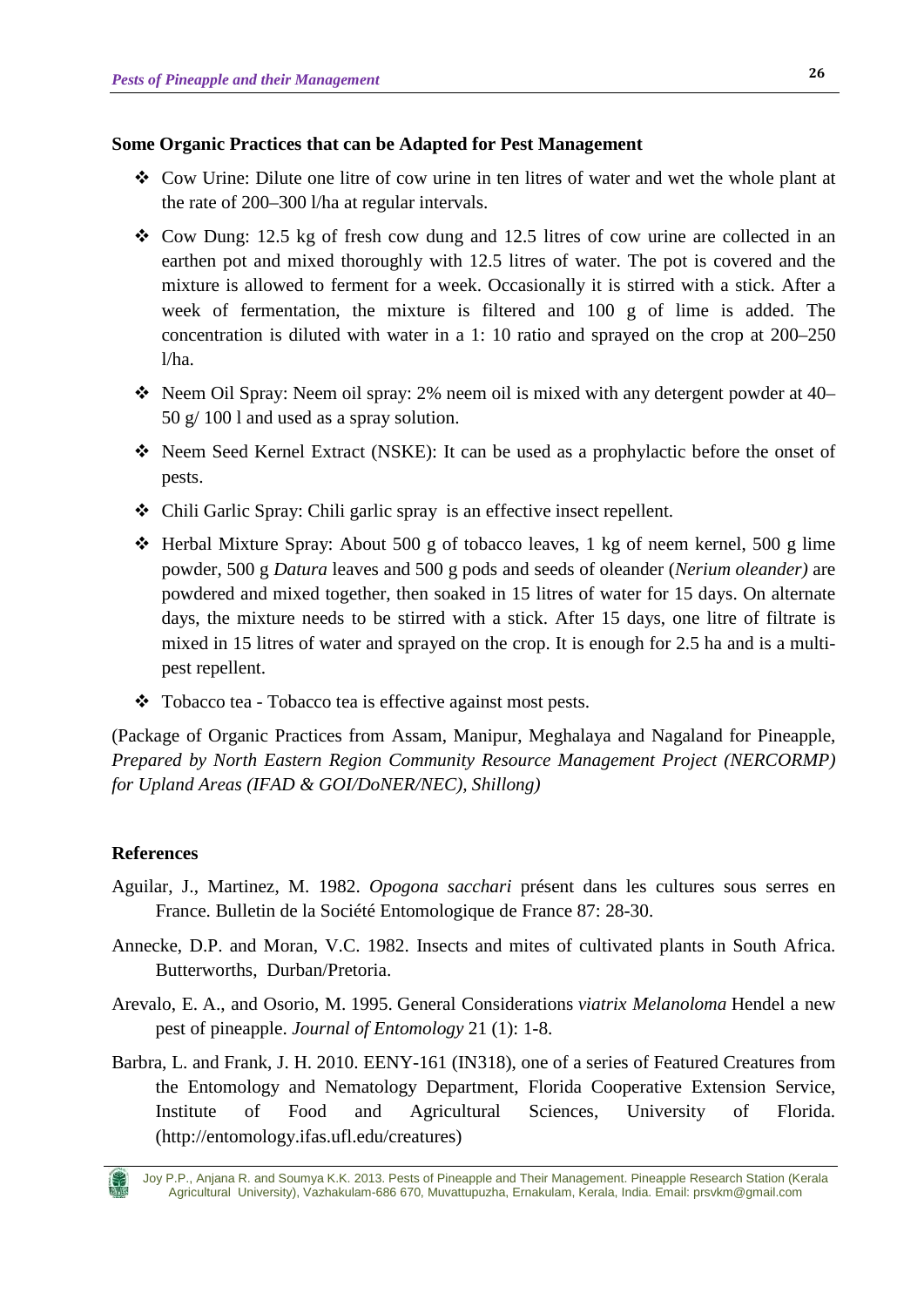- Bartholomew, D.P., Paull, R.E. and Rhrbach, K.G. 2003. The pineapple botany, production and uses. CABI Publishing. New York, United States. 301 p.
- Bearsdsley, J.W. 1993. The pineapple mealy bug complex; taxonomy, distribution, and host relationships. *In:* First International Pineapple Symposium, D. P. Bartholomew and K. G. Rohrbach, (eds), Acta Horticulture 334: 383–386.
- Bello, A., Otiniano, J. A., and León, V. H. 1997. Mancha de la fruta de piña tipo galerias asociada a *Melanoloma canopilosum* Hendel. In: Martin-Prével, P. and Hugon, R. (eds). *Proceedings of the 2nd International Pineapple Symposium,* Trois-Ilets, Martinique, 20–24 February 1995. Acta Horticulturae 425: 493–500 (Spanish).
- Billen, W. 1987.Information on the banana shoot borer *Opogona sacchari*. Gesunde Pflanzen 39: 458-465.
- Broughton, S. and Lima, De F. 2002. Monitoring and control of Thrips, Farmnote Department of Agriculture Western Australia.
- Camino-Lavín, M., Jiminez-Perez, A., Castrejon-Gomez, V., Castrejon-Ayala, F. and Figueroa-Brito, R. 1996. Performance of a new trap for melolonthine scarabs, root pests. *Southwestern Entomologist*
- Carter, W. 1933. The pineapple mealy bug, *Pseudococcus brevipes* (Ckl.) and wilt of pineapple. Phytopathol. 23: 207–242.
- Carter, W. 1948. The effect of mealy bug feeding on pineapple plants grown in finely atomized nutrient solution. Phytopath. 38: 645–657.
- Carter, W. 1962. Mealy bug wilt of pineapple; a reappraisal. Ann. N.Y. Acad. Sci. 105: 741– 764.
- Carter, W. 1967. Insects and related pests of pineapple in Hawaii. A manual for field men. Pineapple Research Institute (restricted publication).
- Carter, W. 1967. Insects and Related Pests of Pineapple in Hawaii. Pineapple Research Institute of Hawaii, Honolulu, pp. 105.
- Carillo, E.V. 2011. Guide for integrated pest identification and management in pineapple, pp.6-8
- Cavalleri, A. and Kaminski, A. L. 2007. A new *Holopothrips* species (Thysanoptera: Phlaeothripidae) damaging Mollinedia (Monimiaceae) leaves in Southern Brazil Zootaxa. 1625: 61–68.
- Cave, R.D.1997. *Admontia* sp., a potential biological control agent of *Metamasius callizona*. J Brom Soc. 47:244-249.
- Chappell, M.A. 1984. Thermoregulation and energetics of the green fig beetle (*Cotinus*[*Cotinis*] *texana*) during flight and foraging behaviour. *Physiological Zoology* 57: 581–589.
- Collins, J.L. 1960. *The Pineapple: Botany, Cultivation and Utilization.* Interscience Publishers, New York.

Joy P.P., Anjana R. and Soumya K.K. 2013. Pests of Pineapple and Their Management. Pineapple Research Station (Kerala Agricultural University), Vazhakulam-686 670, Muvattupuzha, Ernakulam, Kerala, India. Email: prsvkm@gmail.com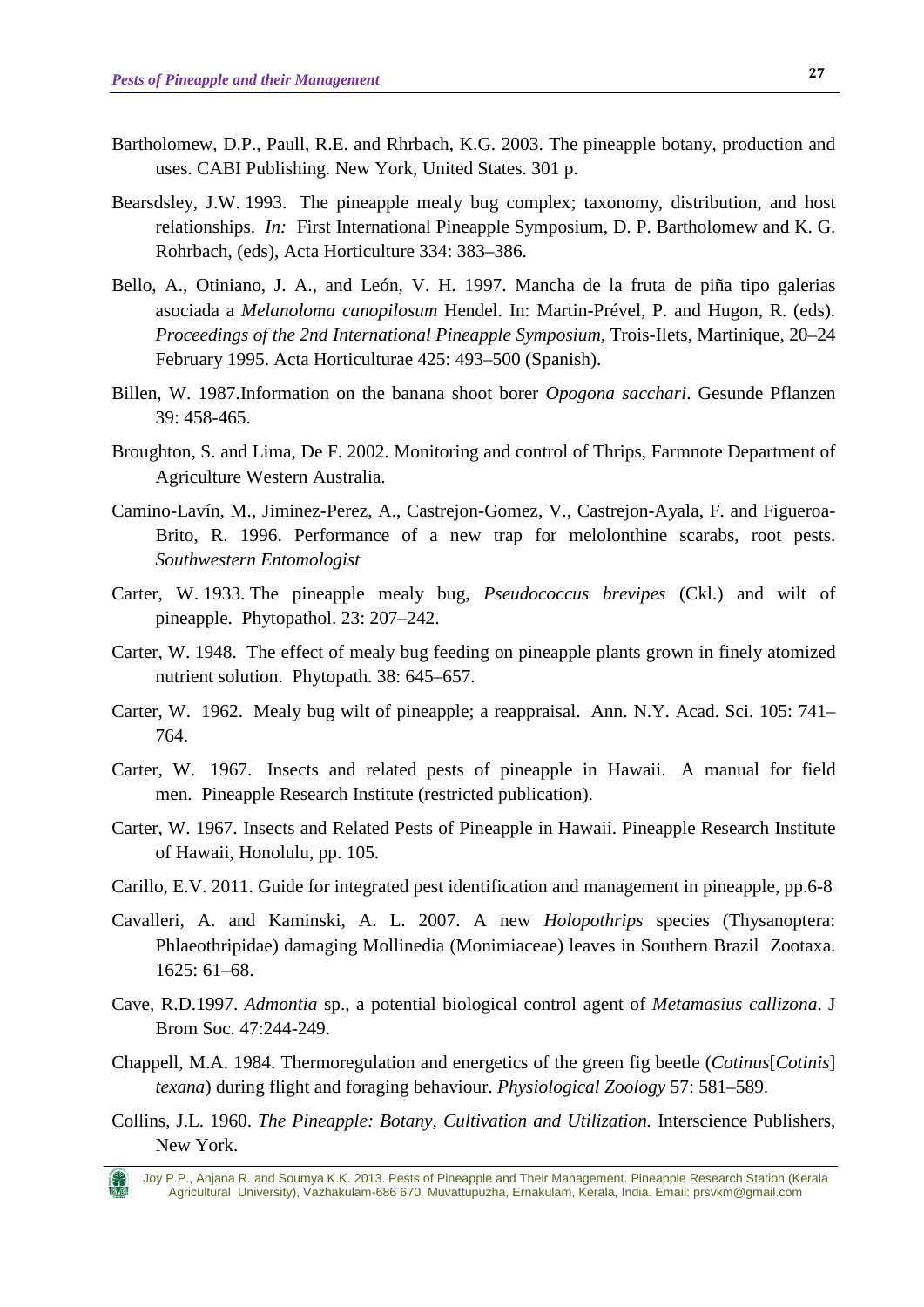- Coviello, R. and Bentley, W. 2000. UC IPM Pest Management Guidelines: Figbeetle (*Cotinis texana*). (http://www.ipm.ucdavis.edu/PMG/r261300511.html)
- Culik, M.P., and Ventura, J.A. 2009. New species of *Rhinoleucophenga,* a potential predator of pineapple mealybugs. *Pesquisa Agropecuária Brasileira*, *44*(4): 417- 420
- Davis, D.R., and Peña, J.E. 1990. Biology and morphology of the banana moth, *Opogona sacchari* (Bojer) and its introduction into Florida (Lepidoptera: Tineidae). *Proc. Entomol. Soc. Wash*. 92: 593–618.
- Frank, J.H., Cave, R.D. 2005. *Metamasius callizona* is destroying Florida's native bromeliads. In: Hoddle MS. USDA Forest Service Publication FHTET-2005-08. Vol 1. Second International Symposium on Biological Control of Arthropods; 2005 Sep 12-16; Davos, Switzerland. Washington D.C.: USDA Forest Service. p. 91-101.
- Giannotti, Oliveira, B.S., Ioneda, T., Fell, D. 1977 . Observations on the development and sexual behaviour of *Opogona sacchari* in the laboratory. Arquivos do Instituto Biológico Sao Paulo 44: 209-212.
- Gowdey, C.C. 1922. The principal Agricultural Pests in Jamaica. Dept. of Agriculture Jamaica, Entomological Bulletin, (2): 68.
- Heppner, J.B., Pena, J.E., Glenn, H. 1987. The banana moth *Opogona sacchari* in Florida. Entomology Circular No. 293. Division of Plant Industry, Florida Department of Agriculture and Consumer Services, Gainesville, USA.
- ipm.ait.asia, retrieved on 5 Sep 2013.
- Ito, K. 1938. Studies on the Life Histories of the Pineapple Mealy bug, *Pseudococcus brevipes* (Ckll.). J. Econ. Ent. 31(2): 291-198.
- Jeppson, L.R., Keifer, H.H., and Baker, E.W. 1975. Mites Injurious to Economic Plants. University of California Press, Berkeley, California.
- Joy P.P. and Sindhu G. 2012. Diseases of Pineapple (*Ananaus comosus*): Pathogen, symptoms, infection, spread and management. Pineapple Research Station, Vazhakulam, Muvattupuzha, India.
- Lacey, L.A., Frutos, R., Kaya, H. K. and Vail, P. 2001. Insect pathogens as biological control agents: do they have a future? Biol. Control 21: 230-248.
- Lacey, L.A. and Siegel, J.P. 2000. Safety and ecotoxicology of entomopathogenic bacteria, p.253-273. In J.- Charles, F., Delécluse, A. and C. Nielsen-LeRoux (eds.), Entomopathogenic bacteria: From Laboratory to field application. Dordrecht, Kluwer Academic Publishers p.524
- Le Roux, W. 1992. Pineapple Production in the Eastern Cape: a Technical Manual. Gem Instant Print, Cape Town.

Joy P.P., Anjana R. and Soumya K.K. 2013. Pests of Pineapple and Their Management. Pineapple Research Station (Kerala Agricultural University), Vazhakulam-686 670, Muvattupuzha, Ernakulam, Kerala, India. Email: prsvkm@gmail.com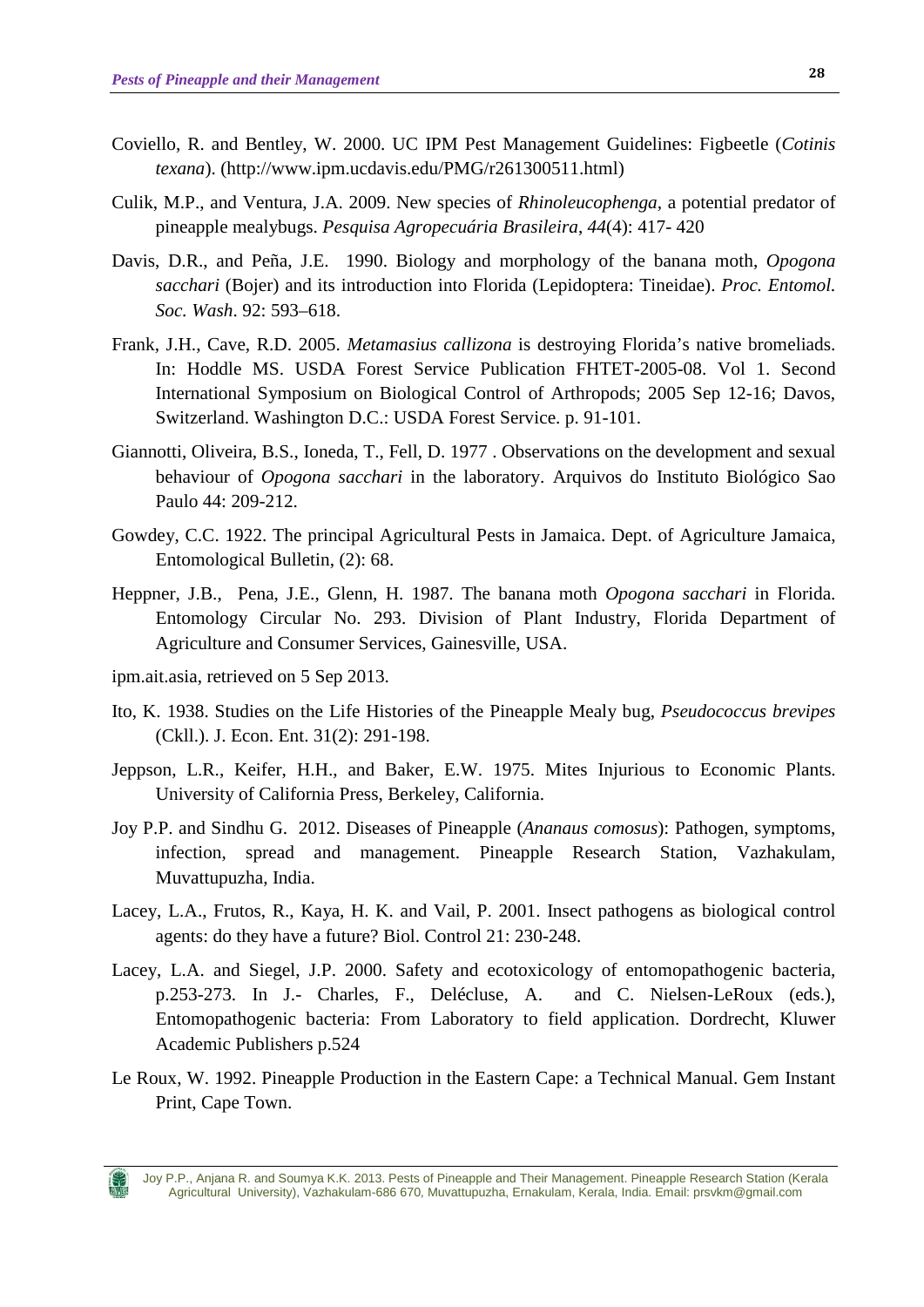- Martínez, N.B. de, Rosales, C.J., and Godoy, F. 2000. La mosca del fruto la piña *Melanoloma viatrix* (Diptera: Richardiidae) nuevo insecto plaga en Venezuela. *Agronomia Tropical* 50: 135–140. (Spanish).
- megapib.nic.in/pppineapple.htm., retrieved on 11 Oct 2013.
- [ncof.dacnet.nic.in/Books\\_on\\_Organic\\_Package\\_of\\_Practices/POP\\_NERegion.pdf,](http://ncof.dacnet.nic.in/Books_on_Organic_Package_of_Practices/POP_NERegion.pdf) retrieved on 4 Sep 2013.
- Otiniano, J. A., Amez, B., and Amezada, G. Jr. 1992. La "mancha del fruto" de la pina (*Ananas comosus*) en la selva central del Peru. *Boletin Informativo Manejo Integrado de Plagas*  23–24, 3 (Spanish).
- O'Brien, C.W. 1994. Two new species in the *Cholus spinipes* group (Cholini, Curculioninae, Curculionidae). Transactions of the American Entomological Society 120: 412–421.
- Petty, G.J. 1977a. Beetle pests of pineapples: some biological aspects. Citrus Subtropical Fruit Journal 529: 4–7.
- Petty, G.J. 1977b. H.2 Pineapple Pests: Leathery Pocket in Pineapples. Pineapple Series H: Diseases and Pests, Government Printer, Pretoria, Republic of South Africa, 3 p.
- Petty, G. 1978a. H.12 Pineapple Pests: White Grubs in Pineapple. Pineapple Series H: Diseases and Pests, Government Printer, Pretoria, Republic of South Africa, 4 p.
- Petty, G.J. 1978b. H.14 Pineapple Pests: Pineapple Scale. Pineapple Series H: Diseases and Pests, Government Printer, Pretoria, Republic of South Africa, 3 p.
- Petty, G.J. 1978c. H.16 Pineapple Pests: Pineapple Mites. Pineapple Series H: Diseases and Pests, Government Printer, Pretoria, Republic of South Africa, 4 p.
- Petty, G.J. 1978d. H.17 Pineapple Pests: Thrips. Pineapple Series H: Diseases and Pests, Government Printer, Pretoria, Republic of South Africa, 8 p.
- Petty, G.J. 1990. Effect of endosulfan on leathery pocket disease in pineapples, and evidence for the association of the mite, *Steneotarsonemus ananas* (Acarina: Tarsonemidae) with leathery pocket. In: Robinson, J.C. (ed.) International Symposium on the Culture of Subtropical and Tropical Fruits and Crops. International Society of Horticultural Science, Wageningen, pp. 663–670.
- Petty, G. and Webster, G. 1979. False spider mite control. Information Bulletin, Citrus Subtropical Fruit Research Institute 84: 3–4.
- Py, C., Lacoeuilhe, J.J. and Teisson, C. 1987. *The Pineapple: Cultivation and Uses*. G.P. Maisonneuve et Larose, Paris.
- Sanches, N.F. 1999. Pragas e seu Controle. In: Cunha, G.A.P.d., Cabral, J.R.S. and Souza, L.F.S.d. (eds) *Oabacaxizeiro: Cultivo, agroindústria e economia*. EMBRAPA-SCT, Brasilia, Brazil, pp. 307–341.

Joy P.P., Anjana R. and Soumya K.K. 2013. Pests of Pineapple and Their Management. Pineapple Research Station (Kerala Agricultural University), Vazhakulam-686 670, Muvattupuzha, Ernakulam, Kerala, India. Email: prsvkm@gmail.com